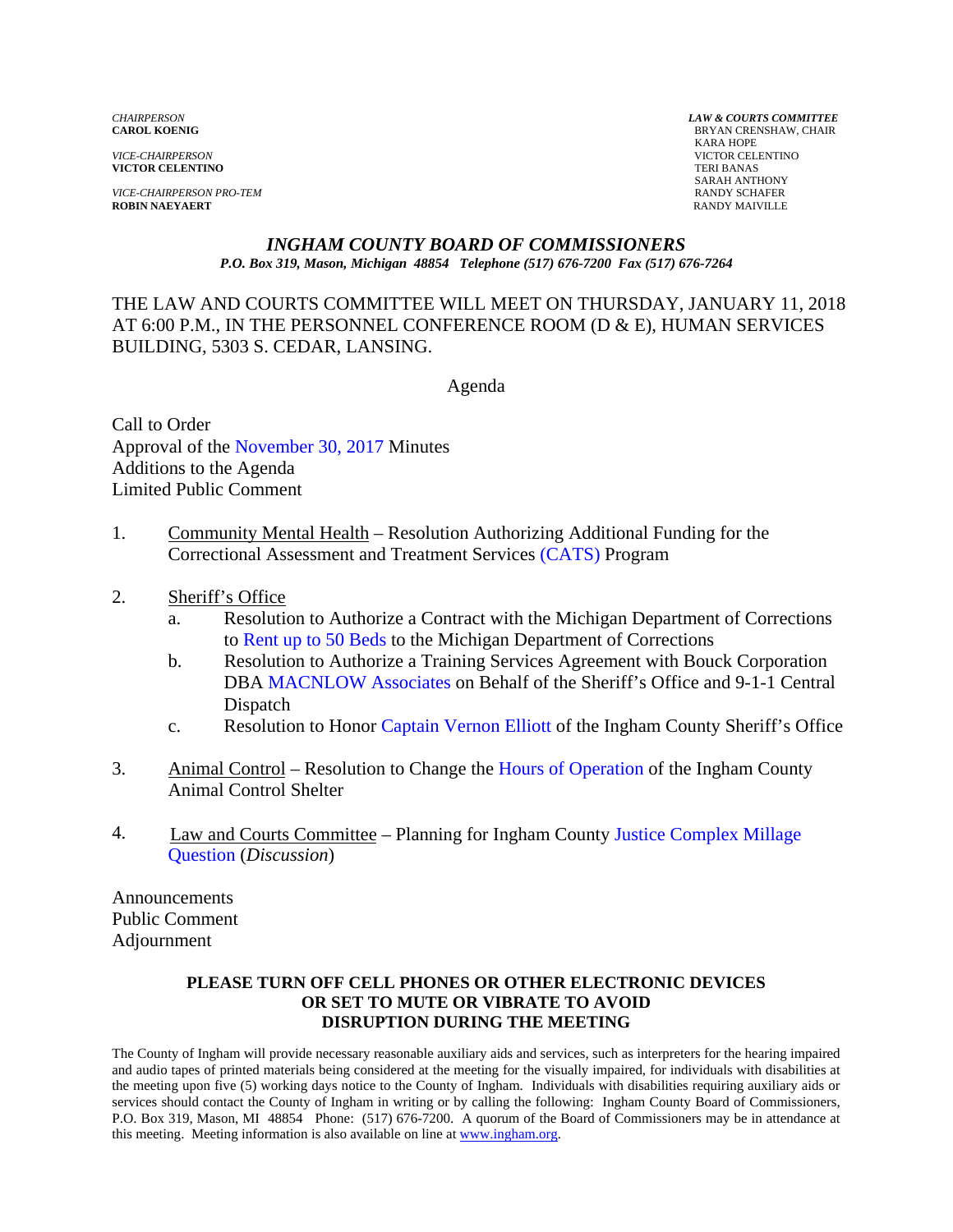#### LAW & COURTS COMMITTEE November 30, 2017 Draft Minutes

<span id="page-1-0"></span>

| <b>Members Present:</b> | Hope, Banas, Celentino, Crenshaw, Koenig (left at 7:02 p.m.), Maiville<br>and Schafer |
|-------------------------|---------------------------------------------------------------------------------------|
|                         |                                                                                       |

Members Absent: None

Others Present: Sheriff Wriggelsworth, Glenn Ashley, Aaron Brown, Mark Brown, Marvin Cato, LaShawn Erby, Andy Bouck, Shauna Dunnings, Deb Fett, Lisa McCormick, Teri Morton, Rudy Reyes, Karen Schultz, Derrell Slaughter, Carol Swinehart, Stephanie McLean, and others

The meeting was called to order by Chairperson Hope at 6:00 p.m. in Personnel Conference Room D & E of the Human Services Building, 5303 S. Cedar Street, Lansing, Michigan.

#### Approval of the November 16, 2017 Minutes

## MOVED BY COMM. CRENSHAW, SUPPORTED BY COMM. MAIVILLE, TO APPROVE THE MINUTES OF THE NOVEMBER 16, 2017 LAW AND COURTS COMMITTEE MEETING.

## THE MOTION CARRIED UNANIMOUSLY.

## Additions to the Agenda –

6. Animal Control - Resolution To Accept An ASPCA Animal Care Grant

#### 7. Sheriff's Office

- a. Resolution To Authorize The Ingham County Sheriff's Office To Enter Into An Agreement With Tigg's Canteen Services For Inmate Commissary For Three Years
- b. Resolution To Contract With Tigg's Canteen Services, Inc. To Manage The Kitchen And Laundry Services At The Ingham County Jail

#### Limited Public Comment

Chairperson Hope stated that most of the audience was present in order to support Agenda Item 4a, the Resolution Supporting Legislation to "Raise the Age" for Juvenile Offenders in Michigan, and she invited those in the audience to address the Committee.

Derrell Slaughter, ACLU, thanked the Committee and Chairperson Hope in particular for taking up the resolution.

Mr. Slaughter stated that Michigan was one of only five states that allowed the prosecution of 17 year olds as adults. He further stated that research had shown that the conviction of young people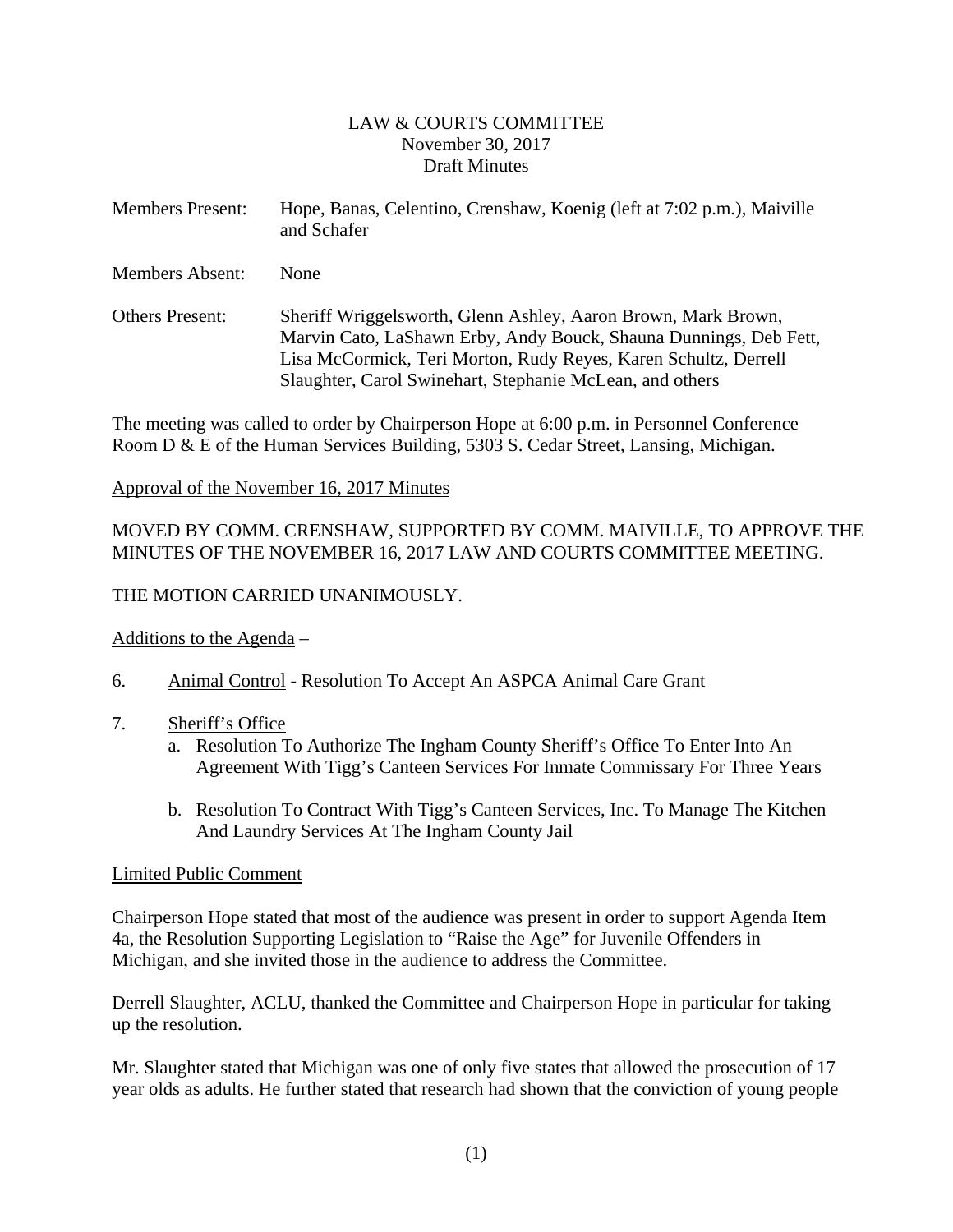under the adult criminal justice system increased the likelihood that they would reoffend, as compared to those youths who received juvenile resources.

Mr. Slaughter stated that raising the age to 18 would allow young people to receive those resources and allow them to get on the right path early in life. He further stated that by passing this resolution, the Committee would send a clear message to the State Legislature.

LaShawn Erby, Action of Greater Lansing Executive Director, stated that she was very excited that the Committee had brought the resolution forward and that it was moving quickly, and she urged the Committee to pass the resolution.

Glenn Ashley, Community of Christ Pastor, stated that he was speaking on behalf of a congregant who had personal experience with this issue, and that his congregant strongly supported the resolution.

Rudy Reyes stated that as a grandfather and father, he represented a lot of people in the same boat, whose kids got into trouble at 17 and had their lives changed for the worse. He further stated that lives were ruined as a result of the current law.

Aaron Brown stated that the state spent \$80 million on prisons which would be better spent on rehabilitation or schools. He further stated that he believed the state imprisoned people for their problems, and that society broke children at an early level without having given them any options.

Commissioner Koenig stated that the budget for the Department of Corrections was in fact \$2.2 billion.

Mark Brown, ACLU, stated that it was important that Ingham County paid attention to this issue, that it was long overdue. Mr. Brown further stated that the degree of seriousness that was being given to this issue by the Committee was commendable.

Karen Schultz stated that as a retired teacher she had seen a lot of kids with problems, most of which stemmed from poverty. She further stated that she would like to see Michigan change this law.

Marvin Cato, Action of Greater Lansing, stated that it was important that Michigan got off the list of five states that still had these draconian laws. He further stated that the definition of "adult" was inconsistent, that one had to be 21 to buy liquor and 18 to join the service yet 17 to serve in the adult prison system. He further stated that Michigan did not have a prison dedicated to 17 year olds, and that putting them in the adult prison population jeopardized lives.

Carol Swinehart stated that as a 25 year resident of Ingham County she felt that this was one of the most progressive steps the County take to improve the lives of young people who were at a considerable disadvantage. She further stated that while there was no question that society needed to be protected, young life needed to be protected as well and they needed to be encouraged to find a path toward becoming productive citizens.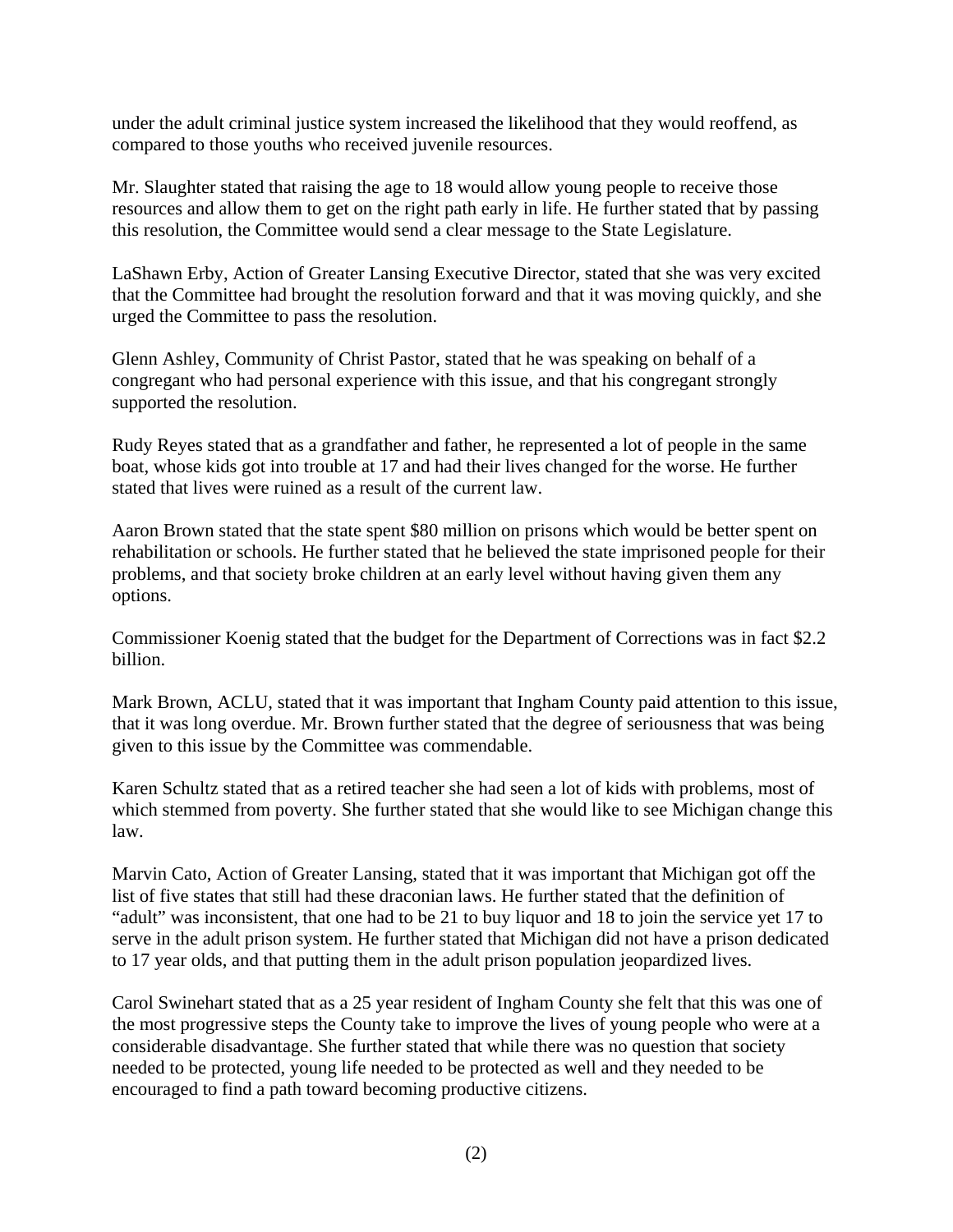## MOVED BY COMM. SCHAFER, SUPPORTED BY COMM. CRENSHAW, TO APPROVE A CONSENT AGENDA CONSISTING OF THE FOLLOWING ITEMS:

- 1. Prosecutor's Office Resolution to Authorize a Memorandum of Understanding between the Ingham County Prosecutor's Office and the Department of the Attorney General
- 2. IT Department Resolution to Enter into a Service Agreement with CDWG
- 3. Finance Committee Resolution to Amend the 2018 Ingham County Budget to Restore Two Sheriff Corrections Officers
- 5. Controller's Office Resolution Approving Various Contracts for the 2018 Budget Year
- 6. Sheriff's Office
	- a. Resolution To Authorize The Ingham County Sheriff's Office To Enter Into An Agreement With Tigg's Canteen Services For Inmate Commissary For Three Years
	- b. Resolution To Contract With Tigg's Canteen Services, Inc. To Manage The Kitchen And Laundry Services At The Ingham County Jail
- 7. Animal Control Resolution To Accept An ASPCA Animal Care Grant

## THE MOTION CARRIED UNANIMOUSLY.

## THE MOTION TO APPROVE THE ITEMS ON THE CONSENT AGENDA CARRIED UNANIMOUSLY.

4. Law and Courts Committee a. Resolution Supporting Legislation to "Raise the Age" for Juvenile Offenders in Michigan *(To be Distributed at Meeting)*

## MOVED BY COMM. BANAS, SUPPORTED BY COMM. MAIVILLE, TO APPROVE THE RESOLUTION.

Commissioner Koenig stated that Ingham County was a very progressive county, however the State Legislature was not, and that the resolution would find a much tougher audience there.

Commissioner Koenig stated that Ingham County was fortunate to have a Juvenile Justice millage which specifically set aside taxpayer dollars to treat juveniles differently, however it was costly. She further stated that it was worth it because young lives mattered, and if the County could catch people at a young age they can be sent down a different path.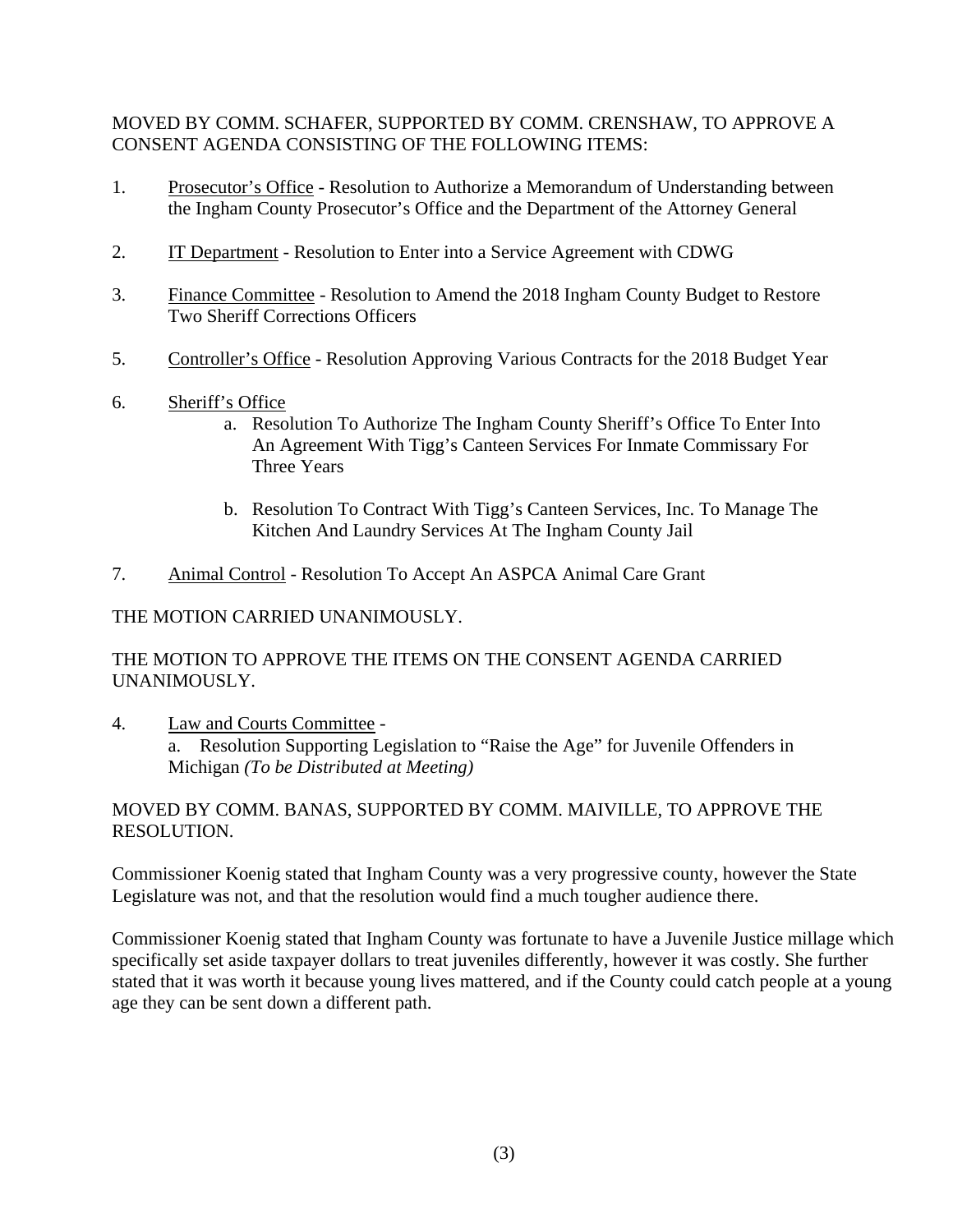Commissioner Banas stated that the Legislature had considered a similar package of bills last year and that it did not move forward because there were not enough legislators to support it. She further stated that when people at the top did not move, they needed to be pushed by people at the bottom, and that was why local resolutions such as this were so important because it helped create support for the issue.

Commissioner Banas stated that society had learned a lot more about how children's brains developed, and that when kids were not in their right minds, they did not need to go to adult prisons. She further stated that citizens in Ingham County had a friendly audience in the Board of Commissioners, but they needed to encourage friends and family from other areas of the state to contact the Legislature.

Commissioner Maiville thanked people for showing up to the meeting because there were valuable stories told.

Commissioner Schafer stated that as a former teacher he saw a lot of young people's lives impacted for the worse by policies such as this and zero tolerance.

Commissioner Celentino commended Chairperson Hope for getting this resolution on the agenda. He stated that as a proud teacher in the Lansing School District he was pleased to listen to the testimony and he thanked the audience for attending the meeting and speaking so passionately.

Commissioner Crenshaw stated that as someone who had worked for the Department of Corrections, he was glad to see the Committee was taking action on this issue. He further stated that as incoming Chairperson of the Law and Courts Committee, he would commit to reintroducing the resolution if it were to fail in the Legislature this year.

Chairperson Hope thanked Prosecutor Siemon and Sheriff Wriggelsworth for having reviewed the resolution and having been supportive in principle. She further thanked the audience for attending and stressed how important it was for the Committee to hear their stories.

Commissioner Banas stated that the Michigan Association of Counties (MAC) had not come out in favor of this resolution and that the Board of Commissioners should send them a letter.

Commissioner Crenshaw stated that the resolution specified that it would be sent to MAC.

Commissioner Koenig stated that MAC had not yet taken a position on the law because they were waiting for a study to be completed.

## THE MOTION CARRIED UNANIMOUSLY.

4. Law and Courts Committee – b. Jail Update (*Discussion*)

 Sherriff Scott Wriggelsworth updated the Committee regarding the jail and stated that the most important issue that faced the County was to figure out how a new jail was going to be funded and what any ballot language would say. He further stated that his department had the framework for what they wanted for a new jail from last year, but question of funding remained.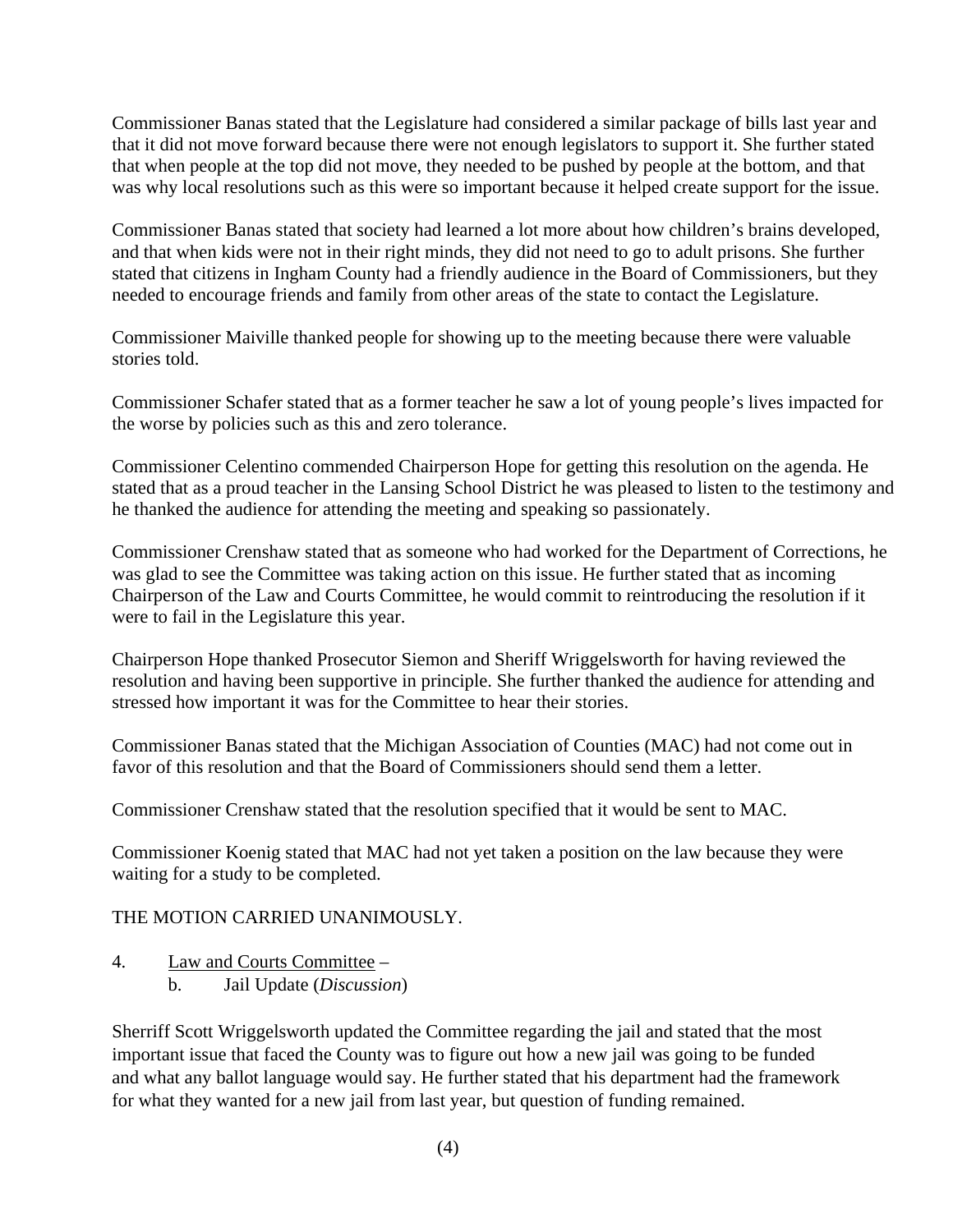Teri Morton, Deputy Controller, stated that the Law and Courts Committee wanted to move forward to figure out how to fund not just the jail, but the other aspects of the project, including the Sheriff's administration and a new District Court. She further stated that the decision had been made to keep the jail in Mason.

 Ms. Morton stated that originally the budget estimate had been approximately \$63 million, but that had been rounded up to \$65 million

 Ms. Morton stated that the biggest issue was indeed funding, and that realistically the only option was to ask voters for a millage. She further stated that in order to get on the August election, ballot language was needed by April, which left only 6 Law and Courts meetings in which to accomplish that.

 Ms. Morton stated that construction planning was in hand and that the RFP was ready to go. She further stated that the process could begin the day funding was approved, however even if the millage passed in 2018, the jail would not be built until 2021, and the current jail needed \$500,000 per year for repairs until then.

Ms. Morton stated that the other issue that had been discussed was the addition of some programming options to the millage for programs and rehabilitation services, because more pretrial services and community corrections programming were desperately needed.

Ms. Morton stated that the County would need a new radio system for the 9-1-1 Center by 2021, and that a resolution had already been passed to address that in 2018.

Discussion.

Commissioner Schafer stated that he had information from 1996 on the jail issue, that it had been on the table for far too long. He further stated that it should not be addressed as merely a jail issue, but rather a community service/public safety/treatment center issue because that was more encompassing and more compelling.

Sheriff Wriggelsworth stated that it would be called the Ingham County Justice Complex.

Ms. Morton stated that it had been referred to as the Ingham County Public Safety and Justice project.

Discussion.

Commissioner Crenshaw stated that a "justice complex/treatment facility" would be a better description than just a jail millage, as evidenced by the recent experience in Muskegon County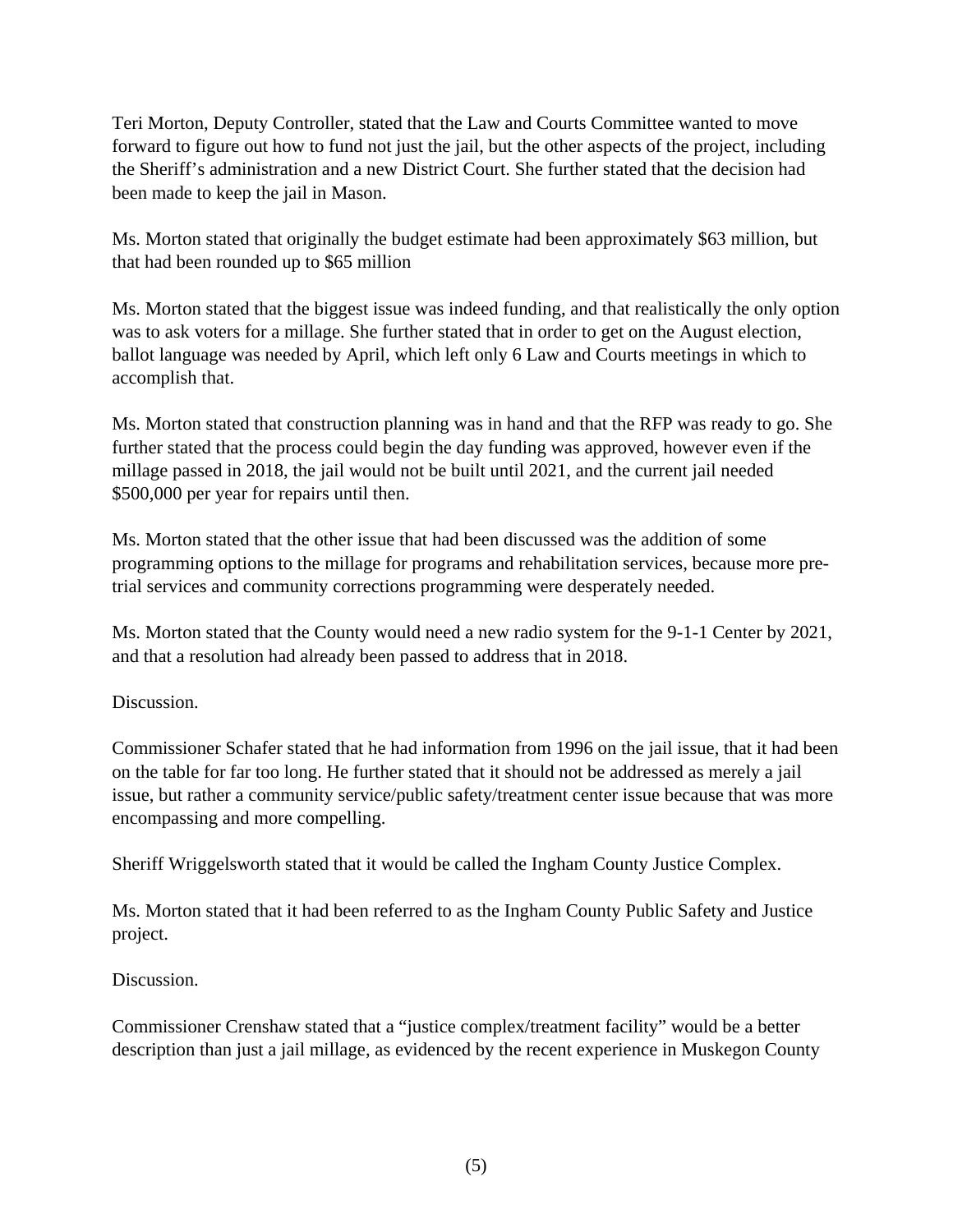where a "jail" millage failed. He further stated that the Board of Commissioners needed to let residents know that there was something of value to be had.

Commissioner Banas thanked Ms. Morton for putting together the two page sheet on the jail renovation update because it was extremely helpful. She further stated that the incoming Chairperson and Vice-Chairperson of the Board both had experience on this issue, and that it was critical that the Committee set up a leadership meeting early in January to get started early.

Commissioner Celentino stated that he would like to shift the discussion on the structure of this issue. He further stated that in order to meet the April goal, the Committee would need to lay out priorities and deal with one issue for each meeting, such as construction, ballot language, programming, etc., because they were limited in in the number of meetings that remained.

## Discussion.

Commissioner Crenshaw stated that this was complicated by the fact that Lansing planned to close their lock-up facility.

Sheriff Wriggelsworth stated that he had scheduled a meeting with Mayor-Elect Andy Schor next week to discuss the topic, and that regardless, the jail location decision had been made.

Commissioner Crenshaw stated that if Lansing were to close their lock-up facility, they would be dependent upon the County to house individuals that they picked up.

Sheriff Wriggelsworth stated that he understood their plan was to build a lock-up and pay the County to run it. He further stated that the Department was open to this idea, that efficiencies could be found, but he warned of the potential for competing millages.

Commissioner Maiville stated that it was unfortunate that this had to be dealt with as a millage, because he thought that money had been set aside for this. Further, he stressed how important it was to focus on the court aspect of the issue, which had security concerns of its own with jail defendants using the same entrances and exits as the general public.

## Discussion.

Commissioner Schafer stated that Ingham County had waited on Lansing too long, that the jail was an absolute necessity and the Board of Commissioners had to move forward regardless of any decision Lansing made. Commissioner Schafer further stated that he wanted to compliment the Sheriff's Department for having handled this issue with such professionalism.

Commissioner Banas asked who was responsible for the Lansing lock-up facility under state law.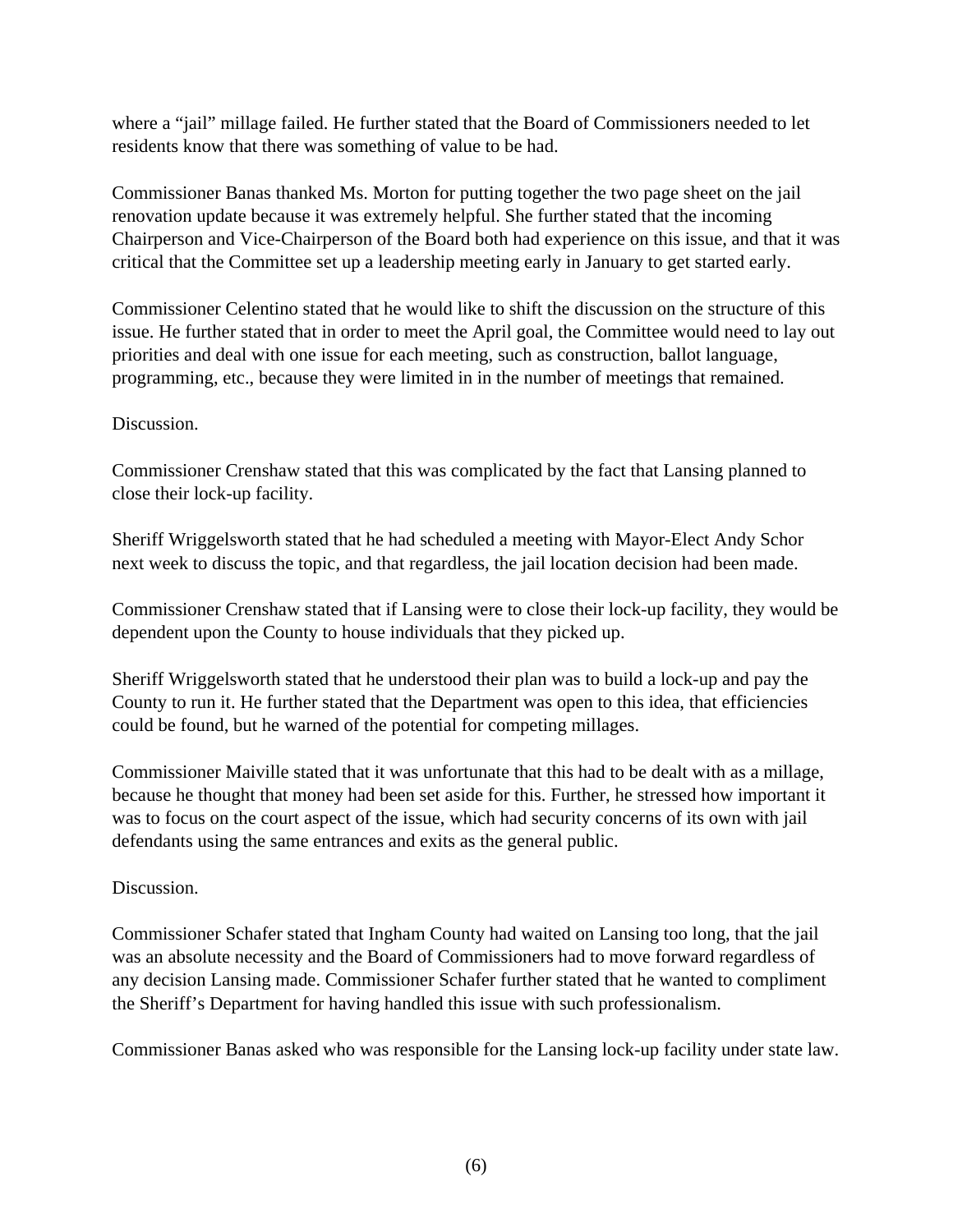Sheriff Wriggelsworth stated that Lansing was responsible for its facility, that they had private security inside 54-A District Court and non-sworn detention officers working inside the jail, as opposed to Ingham County which had law enforcement personnel who worked the courts and transportation of prisoners.

Commissioner Banas asked if County was obligated in some way to the City of Lansing for transporting prisoners, which was the most dangerous aspect.

Sheriff Wriggelsworth stated that there was no delay, but that the County needed to prepare for the possibility of competing millages.

Discussion.

Commissioner Koenig stated that the Board of Commissioners would take the jail issue up as soon as possible and work closely with Lansing to avoid any conflict. She further stated that the Board of Commissioners needed a backup plan for the worst case scenario should the millage fail.

Ms. Morton stated that there were options should the millage fail. She further stated that it would mean that the County would be able to fund a "jail only" option, which would address the most critical needs at the correction facility and nothing else.

Sheriff Wriggelsworth stated that his department had planned to "go all out" to sell the need for the new facility. He further stated that he agreed with Commissioner Celentino that clear focus was needed to move this project forward.

## Discussion.

Chairperson Hope stated that because the Board of Commissioners, as a County government, was constrained on advocating for the jail millage and investing in the political side of things, her thought was to form a ballot committee and hire a political consultant to work on the language to see what the public would support. She further stated that the hiring of a consultant would have to happen outside of the Committee.

Sheriff Wriggelsworth asked if the County would have to hire a consultant to tell the Board of Commissioners what to put on the ballot.

Chairperson Hope stated that was not what she was saying; she meant that a consultant could find out what the public would support.

Discussion.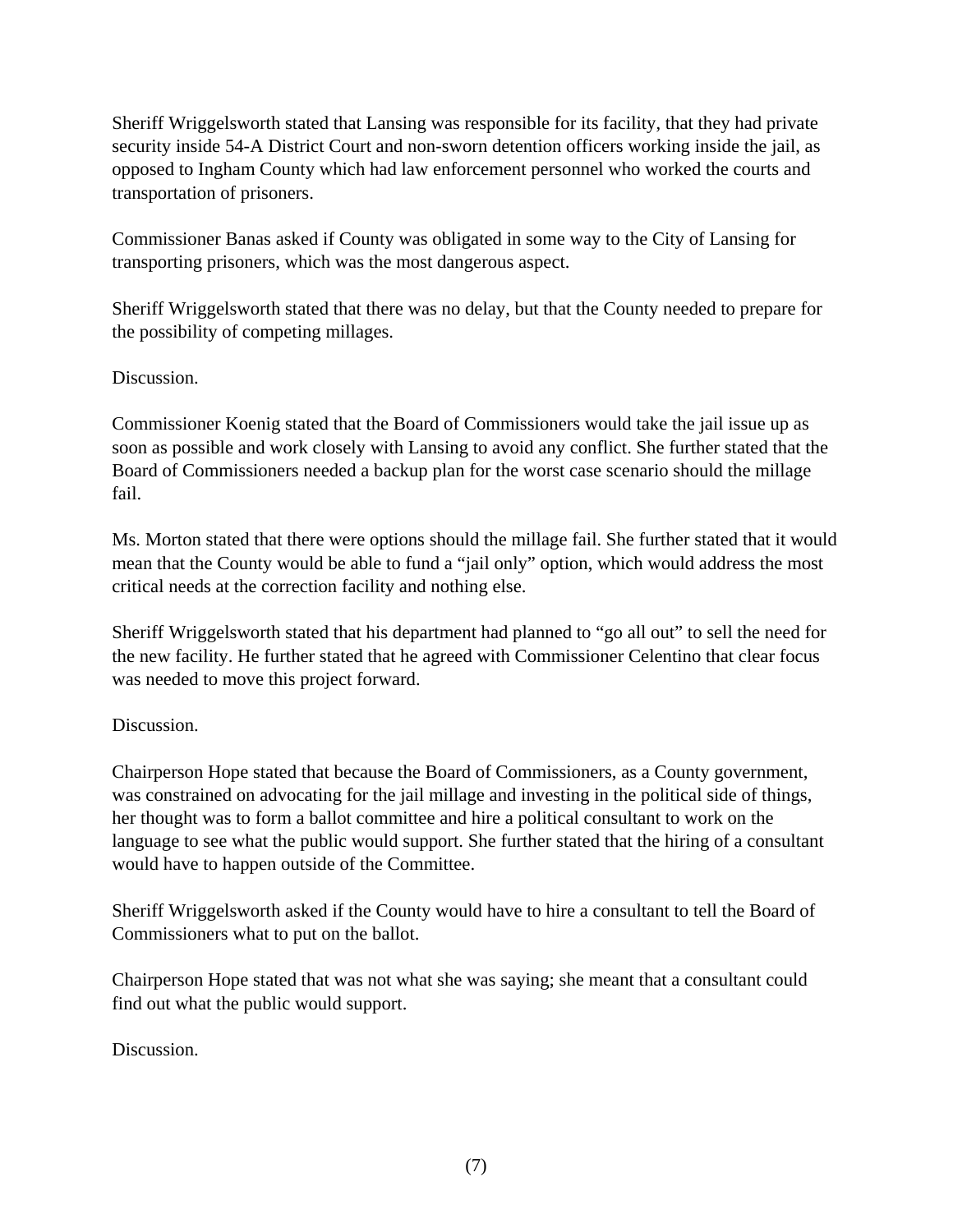Sheriff Wriggelsworth asked if they would have to raise money to pay for a consultant, as the County would not be able to pay for them.

Chairperson Hope confirmed that the County could not pay for a consultant.

Commissioner Koenig stated that for ballot questions, the Board of Commissioners was limited, because they could only educate, and never advocate for the passage of the question.

## Discussion.

Commissioner Banas stated she thought there needed to be an independent body, apart from the administration or the Board of Commissioners, that took up the mantle of promoting and advocating for an issue like this. She further stated that there were many marketing and public relations people in the Greater Lansing area, and she suggested engaging one of them to be involved in the committee.

Sheriff Wriggelsworth stated he would try to engage retired members of the Sheriff's Office, as they were looking for ways to stay involved.

## Discussion.

Commissioner Crenshaw asked Ms. Morton to coordinate a meeting with the incoming Law and Courts Chairperson, the Sheriff's Office and the Controller's office.

## Announcements

Commissioner Crenshaw thanked Chairperson Hope for her leadership this past year.

Commissioner Celentino thanked Chairperson Hope and Teri Morton and his colleagues.

Commissioner Koenig left at 7:02 p.m.

Chairperson Hope thanked the Committee and Ms. Morton.

## Public Comment

None.

Adjournment

The meeting was adjourned at 7:06 p.m.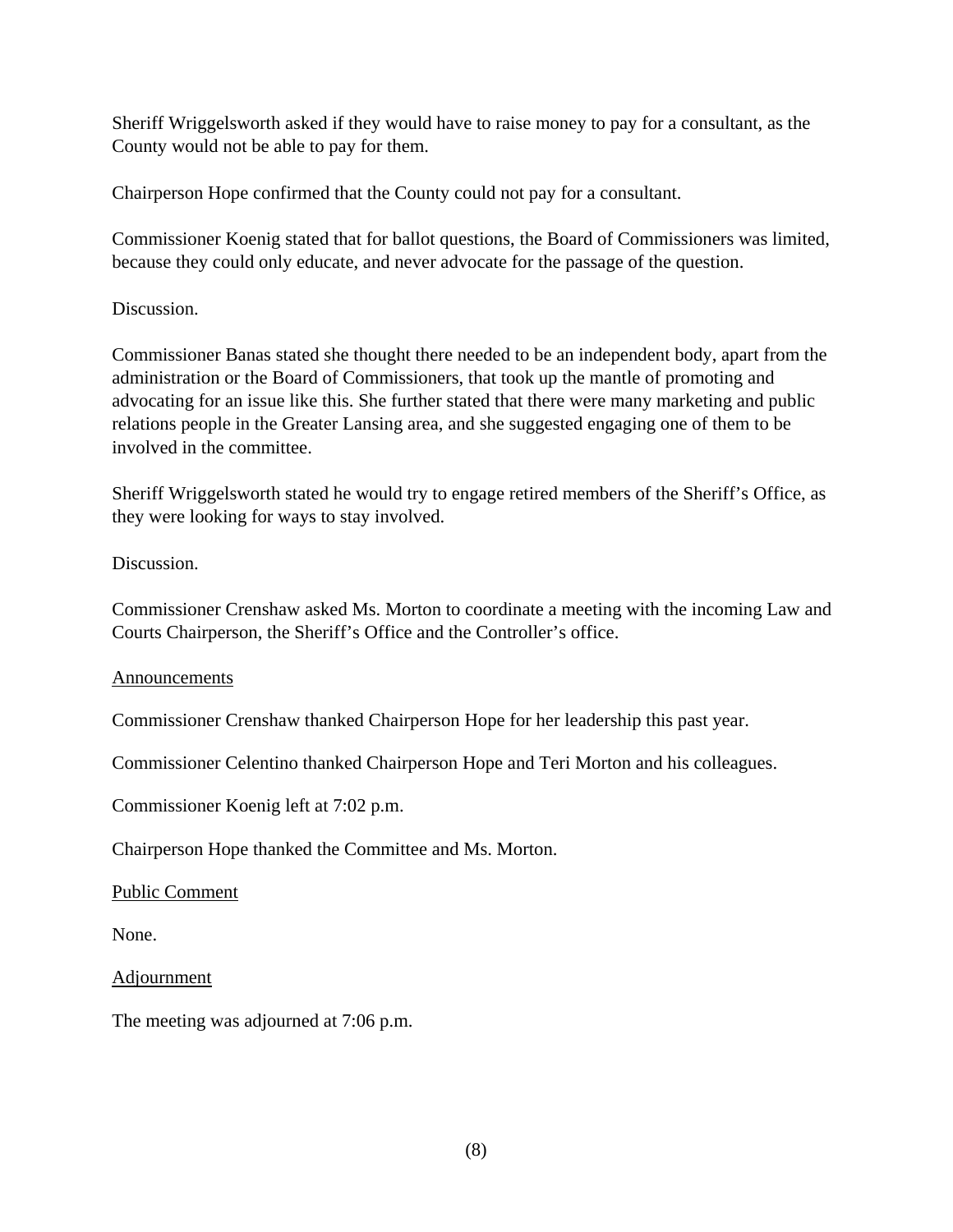# **JANUARY 11, 2018 LAW & COURTS AGENDA STAFF REVIEW SUMMARY**

## **RESOLUTION ACTION ITEMS:**

## **The Deputy Controller recommends approval of the following resolutions:**

*1. Community Mental Health – Resolution Authorizing Additional Funding for the Correctional Assessment and Treatment Services (CATS) Program* 

This resolution will authorize funding to increase a .854 FTE mental health therapist employed by Community Mental Health (CMH) at the Ingham County Jail to 1.0 FTE. This position provides mental health crisis screening within the jail and is supervised by the coordinator of the Correctional Assessment and Treatment Services (CATS) program. The request was originated due to the difficulty in filling the position at less than full-time. This increase will allow CMH to find a viable candidate for the position, and expand services. The additional \$10,180 necessary to increase the position is recommended to be transferred from the 2018 contingency account.

See attached memo for details.

*2a. Sheriff's Office – Resolution to Authorize a Contract with the Michigan Department of Corrections to Rent up to 50 Beds to the Michigan Department of Corrections*

This resolution will authorize Ingham County and the Ingham County Sheriff's Office to enter into a contract with the Michigan Department of Corrections (MDOC) to rent up to 50 beds at a cost of \$35.00 per day per bed for one year effective October 1, 2017 through September 30, 2018. This is consistent with the current agreement between MDOC and the Sheriff's Office. Revenue of \$647,875 from renting 50 beds to MDOC is anticipated in the 2018 budget.

## *2b. Sheriff's Office – Resolution to Authorize a Training Services Agreement with Bouck Corporation DBA MACNLOW Associates on Behalf of the Sheriff's Office and 9-1-1 Central Dispatch*

This resolution will authorize entering into an agreement for training services with MACNLOW Associates on behalf of the Sheriff's Office and 9-1-1 Central Dispatch, for a one-year term of January 1, 2018 through December 31, 2018, at a total cost not to exceed \$33,000. Current Undersheriff Andrew Bouck is a 50% owner in MACNLOW Associates, creating a conflict of interest. In order to avoid this conflict of interest, Undersheriff Bouck may not directly or indirectly engage in any form of solicitation or negotiation of any proposed contract between the County and MACNLOW Associates. MACNLOW Associates has certified that Undersheriff Bouck has provided no information to MACNLOW Associates nor provided any services relating to the solicitation or negotiation of the proposed contract. Undersheriff Bouck may not perform any services on behalf of MACNLOW Associates under the proposed contract.

See attached memo for details.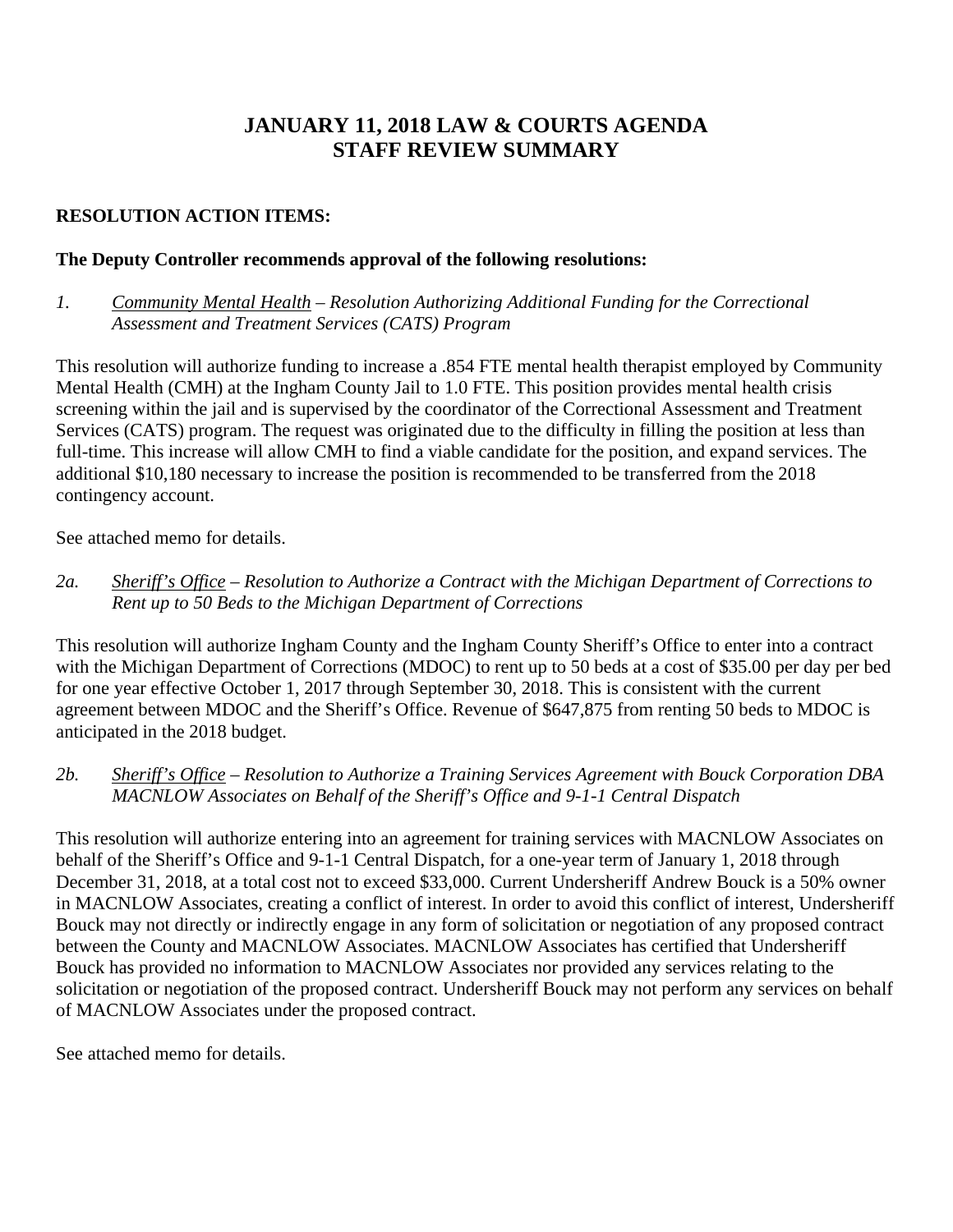*3. Animal Control - Resolution to Change the Hours of Operation of the Ingham County Animal Control Shelter* 

After passage of the Animal Control Millage, Animal Control shelter hours were expanded from five to seven days per week by adding Sunday and Monday hours. The shelter also expanded Wednesday hours by changing closing time from 6:00 pm to 7:00 pm.

Based on analysis of shelter usage over the last several months, eliminating Sunday shelter hours and closing at 6:00 PM on Wednesdays between Labor Day and Memorial Day is being proposed, as well as eliminating Sunday Animal Control Officer (ACO) patrol hours (added in June of 2017), but expanding ACO hours to later in the evening on Tuesdays.

While this is a decrease in shelter hours, it does provide six days a week that the shelter is open compared to five days per week prior to passage of the millage. These changes are proposed to go into effect beginning February 1, 2018.

See attached memo for details.

## **HONORARY RESOLUTION:**

*2c. Sheriff's Office – Resolution to Honor Captain Vernon Elliott of the Ingham County Sheriff's Office*

## **DISCUSSION ITEM**

*4. Law & Courts Committee – Planning for Ingham County Justice Complex Millage Question*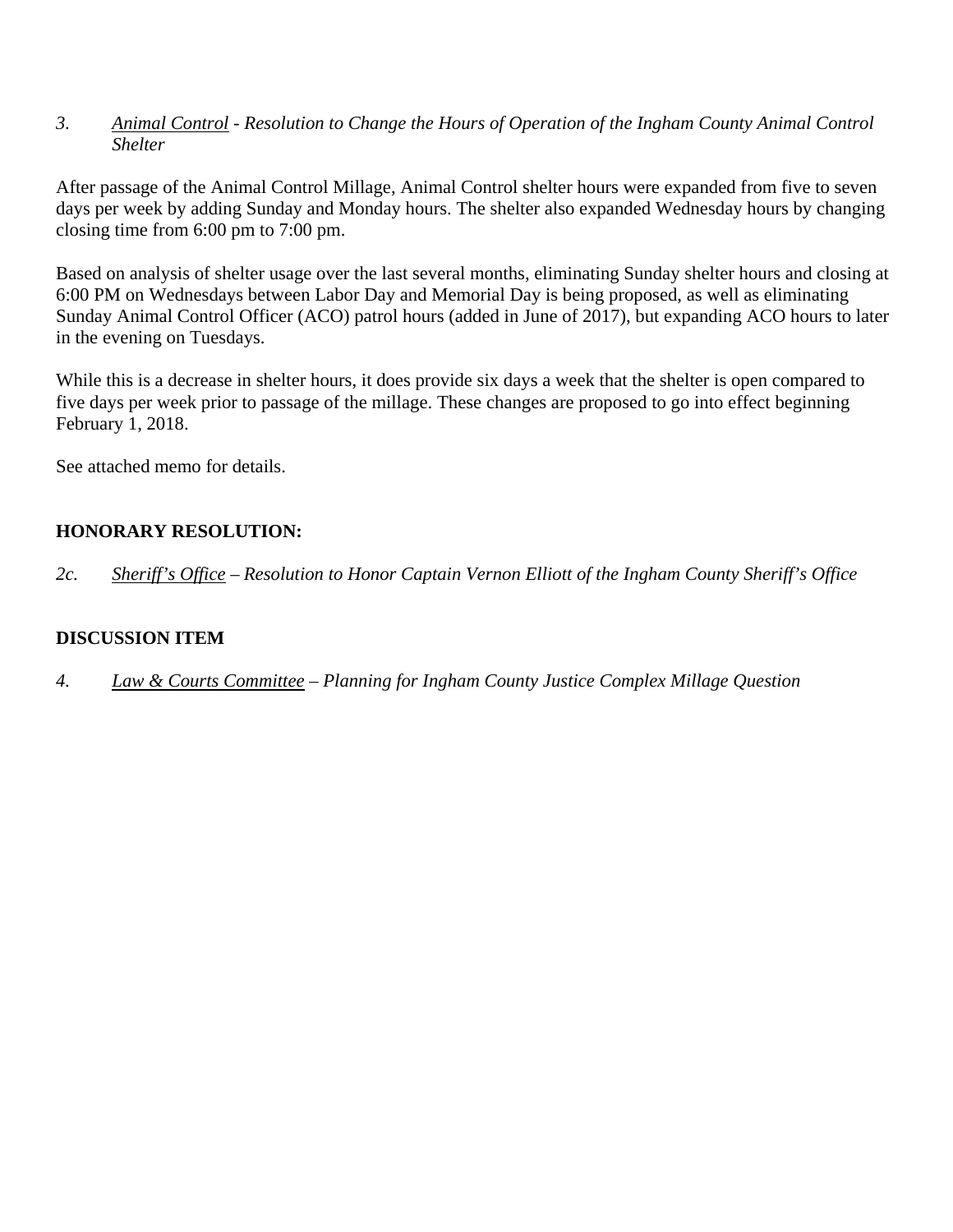<span id="page-11-0"></span>

| TO:             | Board of Commissioners Law & Courts, Human Services and Finance Committees                                                                                                 |
|-----------------|----------------------------------------------------------------------------------------------------------------------------------------------------------------------------|
| <b>FROM:</b>    | Jared Cypher, Deputy Controller                                                                                                                                            |
| DATE:           | January 2, 2018                                                                                                                                                            |
| <b>SUBJECT:</b> | Resolution Authorizing Additional Funding for the Correctional Assessment and Treatment<br>Services (CATS) Program<br>For the meeting agendas of January 17 and January 22 |

## **BACKGROUND**

This resolution authorizes funding to increase a .854 FTE mental health therapist (employed by CMH) at the Ingham County Jail to 1.0 FTE. This position provides mental health crisis screening within the jail and is supervised by the coordinator of the Correctional Assessment and Treatment Services (CATS) program. This increase will allow CMH to find a viable candidate for the position and expand services. The CMH proposal (attached) contains further details.

## **ALTERNATIVES**

The alternative is to leave the position at .854 FTE. CMH has had difficulty filling the position. It is hoped that by increasing the funding to allow the position to be 1.0 FTE, a viable candidate can be found.

## **FINANCIAL IMPACT**

An additional \$10,180 is necessary to increase the .854 FTE mental health therapist position to 1.0 FTE. This resolution authorizes the additional funding from the 2018 contingency fund.

#### **OTHER CONSIDERATIONS**

The position is currently vacant and despite having been posted three times, has not had any viable candidates. There was also a 5 month service gap in 2016 and a 6 month service gap in 2017 when the position was unfilled.

## **RECOMMENDATION**

Based on the information presented, I respectfully recommend approval of the attached resolution to support a 2018 agreement with Community Mental Health.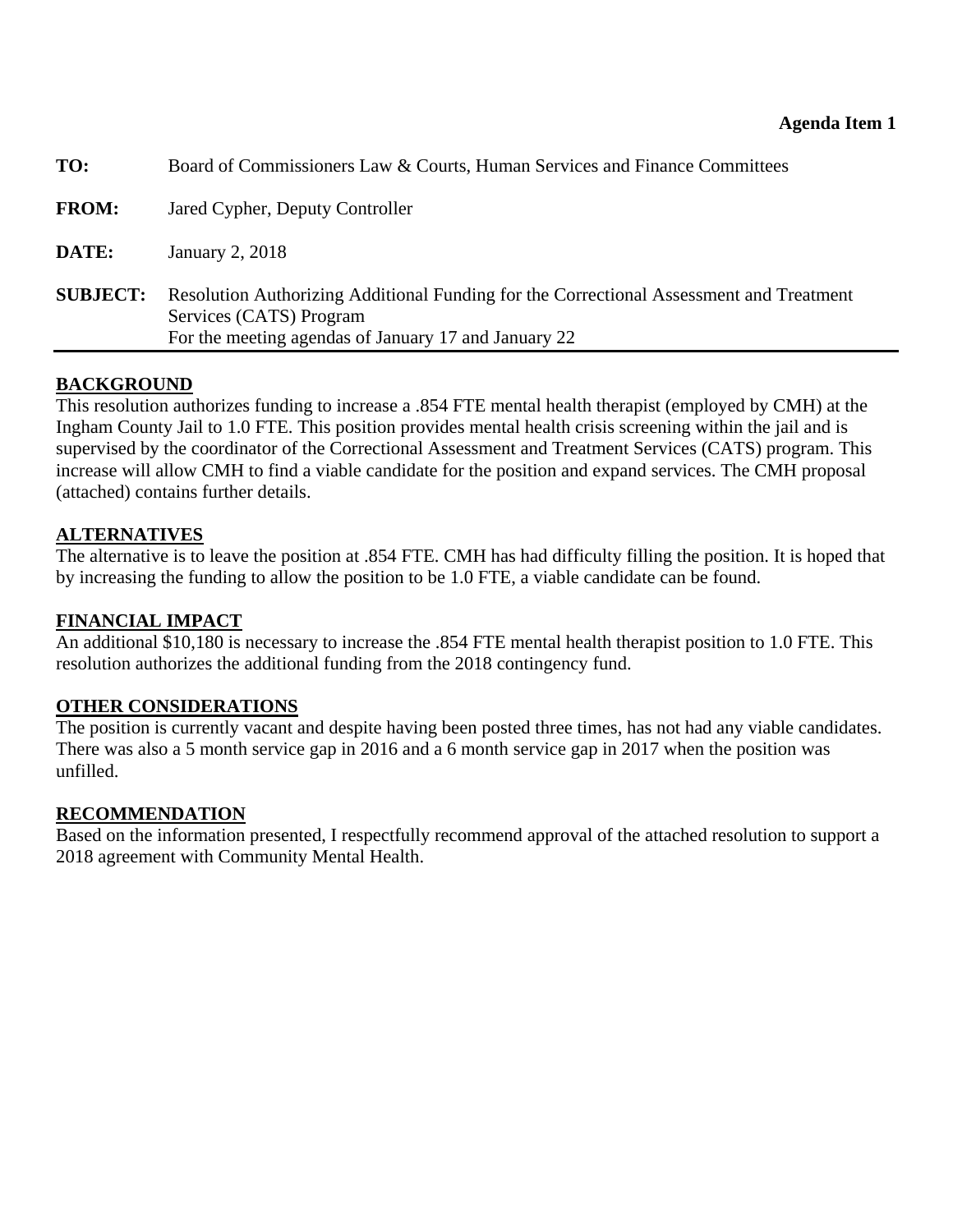# **Proposal for Increasing Existing three-quarter time Employee to Full time Ingham County Jail**

January, 2018

#### **Proposal**

The Ingham County Sheriff's Office in collaboration with the Community Mental Health Authority of Clinton, Eaton, and Ingham County (CMHA-CEI) request funding from Ingham County to **increase a current .854 FTE Mental Health therapist position to 1.0 FTE.** This position provides Mental Health Crisis Screening within the Ingham County Jail and supervised by the Coordinator of the Correctional Assessment and Treatment Services (CATS) program.

The current three-quarter time position is empty and despite having been posted three times, has not had any viable candidates. The Full Time Position would be Sun-Thurs 8-4:30 and allows CATS to have overlap in staffing 3 days a week (Tuesday-Thursday). This position would also allow CATS to offer follow up sessions and some basic life skills and coping skills groups for the mental health dorm and inmates housed in special observation (Receiving, Post 9, Post 1A). The increase in the position would also allow CATS to see juveniles and youthful at least biweekly, if not weekly. None of these groups typically qualify for CATS SUD services. The increase to Full time would also allow for Mental Health coverage 7 days a week. The cost estimated for salary and fringe to increase from a .854 FTE to a 1.00 FTE is **\$10,180.** 

#### **Background/Rationale**

In the past several years, there has been a notable **increase of inmates in need of Emergency Mental Health Services** at Ingham County Jail.

2016: (CATS had a 5 month gap when the part time position was unfilled)

- 333 initial (unique contacts)
- 752 total mental health screenings

2017: (CATS had a 6 month gap due to the unfilled part time position)

- 395 initial (unique contacts) from 1/1/17-12/18/17. The program estimates another 20- 25 contacts before the end of the year
- 912 total mental health screenings

Jails and are not created to be *de facto* mental hospitals. Not surprisingly, there are many problems associated with placing large numbers of individuals with serious mental illness into jails, one being that because of their impaired thinking, many inmates with both serious and moderate mental illnesses are **major management problems.**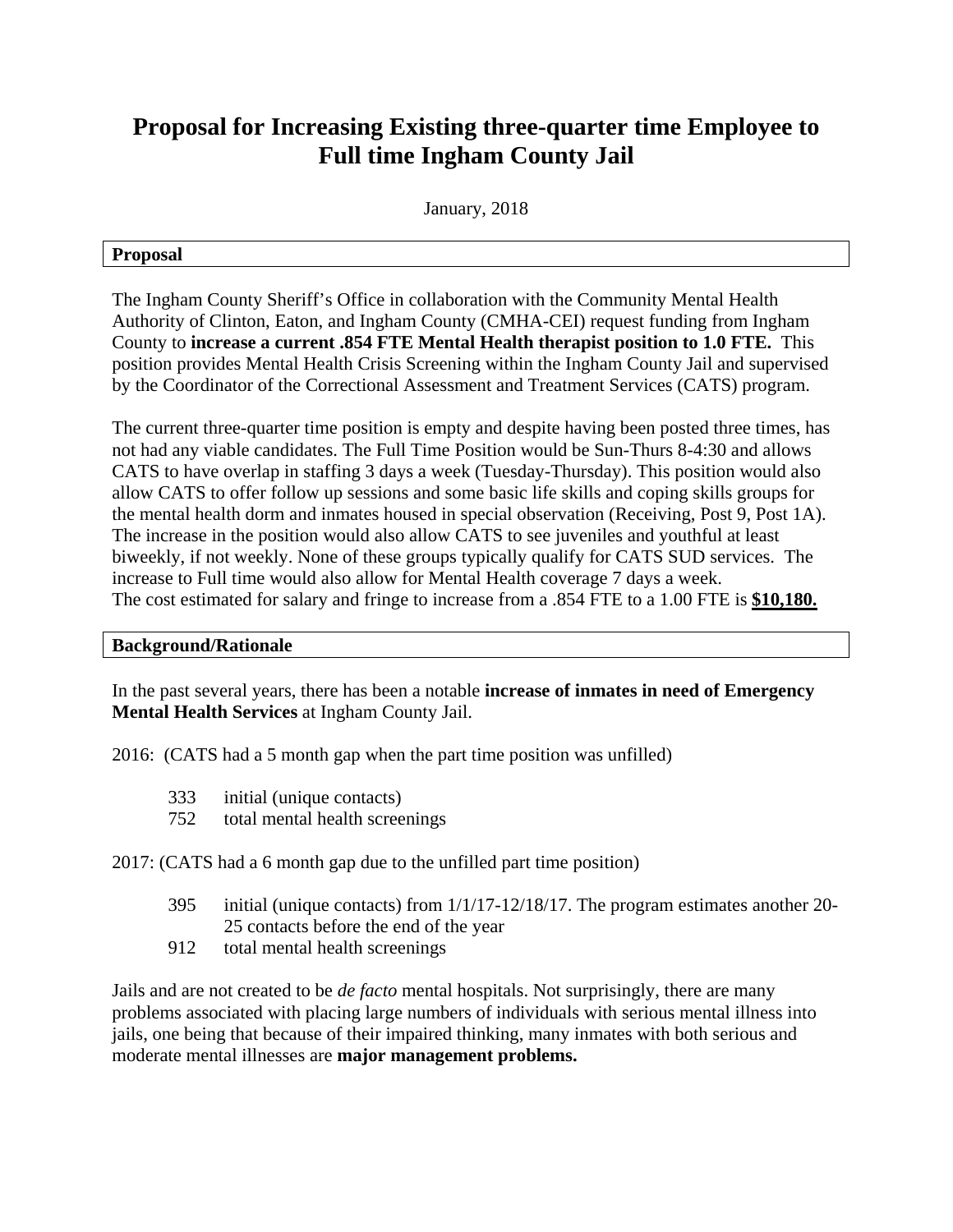Inmates who are screened for mental health services, but are not assessed as having a serious and persistent mental health disorder needing immediate intervention, do not receive any further counseling involvement from CATS staff. This is due to the limited staffing currently providing the above screenings. Inmates with mild to moderate symptoms often are experiencing situational depression and anxiety; have trauma based issues or may have a long standing Personality disorder. These individuals are a large part of the 900 plus inmates screened annually, who would benefit from professional counseling and coordination of care. Offering therapy services, such as group and/or individual, would greatly reduce ongoing behavioral issues that are left to the jail employees to manage.

CMHA-CEI and the Ingham County Sheriff's office continue to best meet the needs of inmates with Mental Health Concerns. Increasing the current .854 FTE position to a full time position will meet two needs: 1) the chances of finding a viable candidate increases with a full time position; and 2) Mental Health Services provided by CATS will expand to include coverage 7 days per week and allow for additional follow up visits and therapy groups.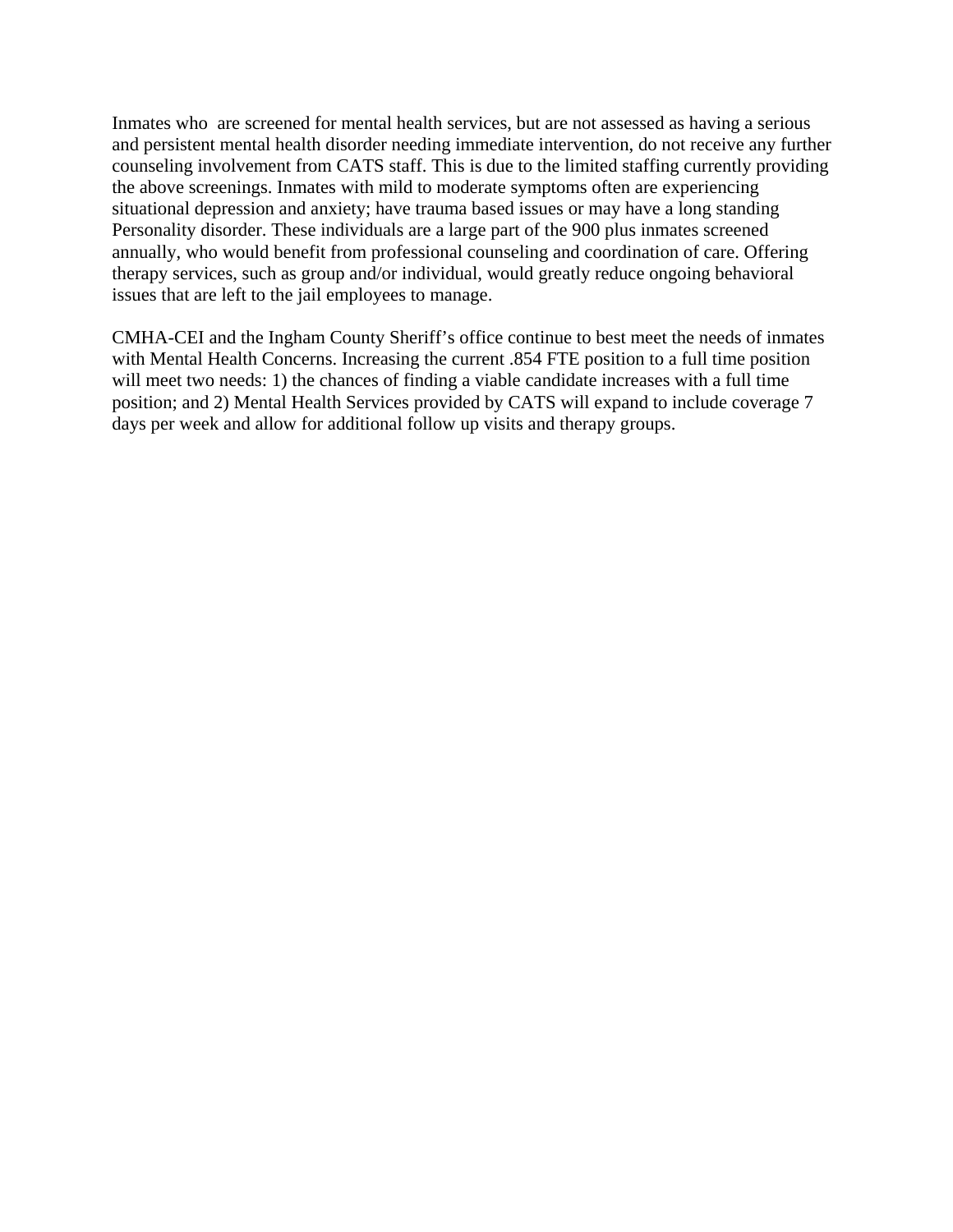Introduced by the Law & Courts, Human Services, and Finance Committees of the:

## INGHAM COUNTY BOARD OF COMMISSIONERS

## **RESOLUTION AUTHORIZING ADDITIONAL FUNDING FOR THE CORRECTIONAL ASSESSMENT AND TREATMENT SERVICES (CATS) PROGRAM**

WHEREAS, Ingham County provides funding to CMH for the CATS program offered in the Ingham County Jail; and

WHEREAS, in the past several years there has been an increase of inmates in need of emergency mental health services; and

WHEREAS, the position is currently vacant and CMH has found it difficult to find viable candidates to fill the position because it is not full time; and

WHEREAS, if the position is increased to 1.0 FTE, CATS services will expand to include coverage seven days per week and allow for additional follow up visits and therapy groups.

THEREFORE BE IT RESOLVED, that the Ingham County Board of Commissioners authorizes an additional appropriation to CMH of \$10,180 from the 2018 contingency fund, for the purpose of increasing a mental health therapist position in the CATS program from the current .854 FTE to 1.0 FTE.

BE IT FURTHER RESOLVED, that the Controller/Administrator is authorized to make any necessary budget adjustments consistent with this resolution.

BE IT FURTHER RESOLVED, that the Chairperson of the Ingham County Board of Commissioners is authorized to sign any necessary contract documents consistent with this resolution upon approval as to form by the County Attorney.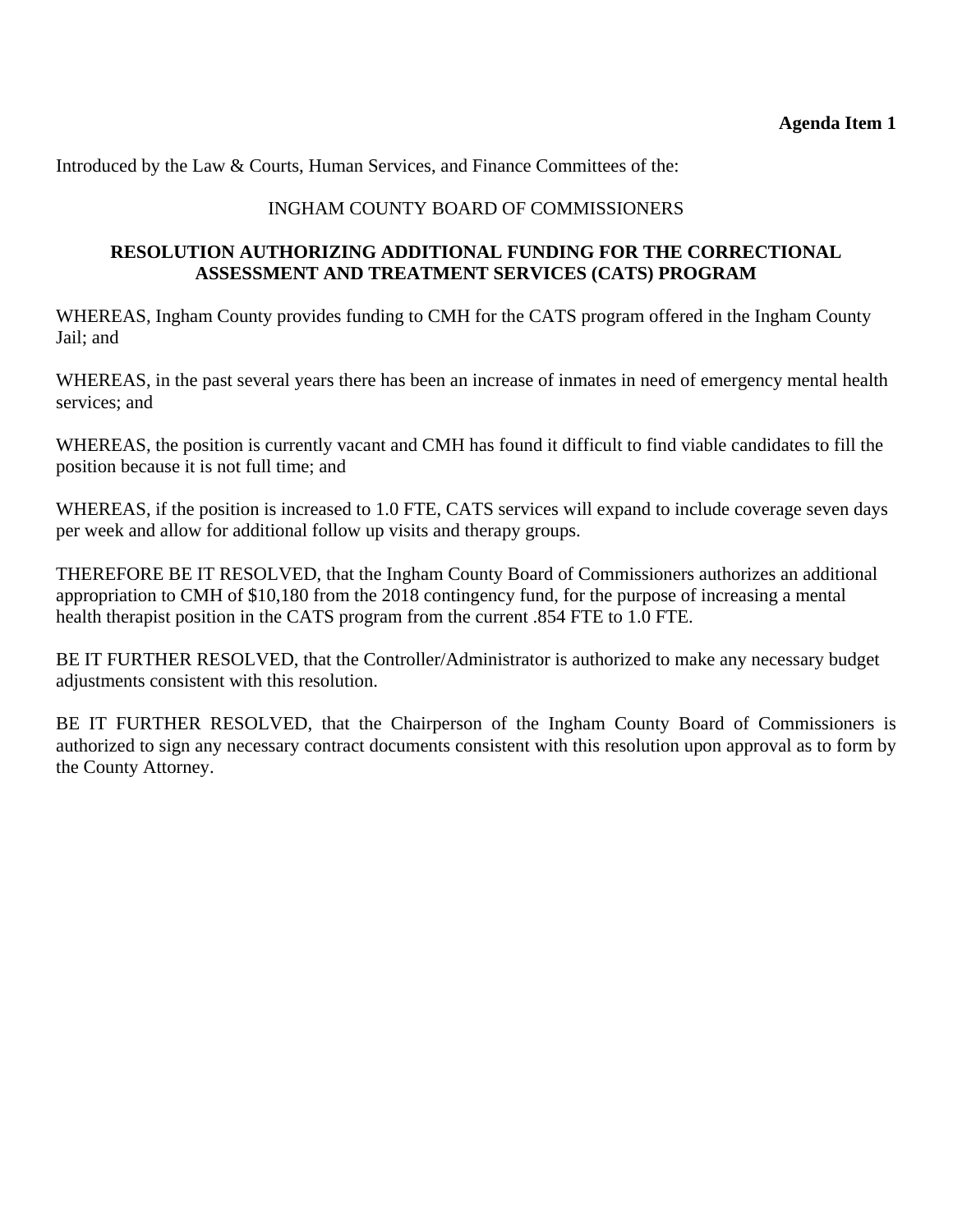#### **Agenda Item 2a**

<span id="page-15-0"></span>**TO:** Law & Courts and Finance Committees

**FROM:** Major Sam L. Davis

**DATE:** December 14, 2017

**RE:** Rental Beds for Michigan Department of Corrections

## **RESOLUTION TO AUTHORIZE A CONTRACT WITH THE MICHIGAN DEPARTMENT OF CORRECTIONS TO RENT UP TO 50 BEDS TO THE MICHIGAN DEPARTMENT OF CORRECTIONS**

Commissioners,

This resolution will authorize Ingham County and the Ingham County Sheriff's Office to enter into a contract with the Michigan Department of Corrections to rent up to 50 beds at a cost of \$35.00 per day per bed for one year effective October 1, 2017 through September 30, 2018.

#### **Financial Implications:**

2017-18 Potential Annual Revenue for this contract

50 beds X \$35 per day = \$ 1,750 per day X 365 days = \$638,750, up to \$647,875.

The revenue anticipated from renting 50 beds from the Michigan Department of Corrections (MDOC) was anticipated in the 2018 budget.

I recommend your approval.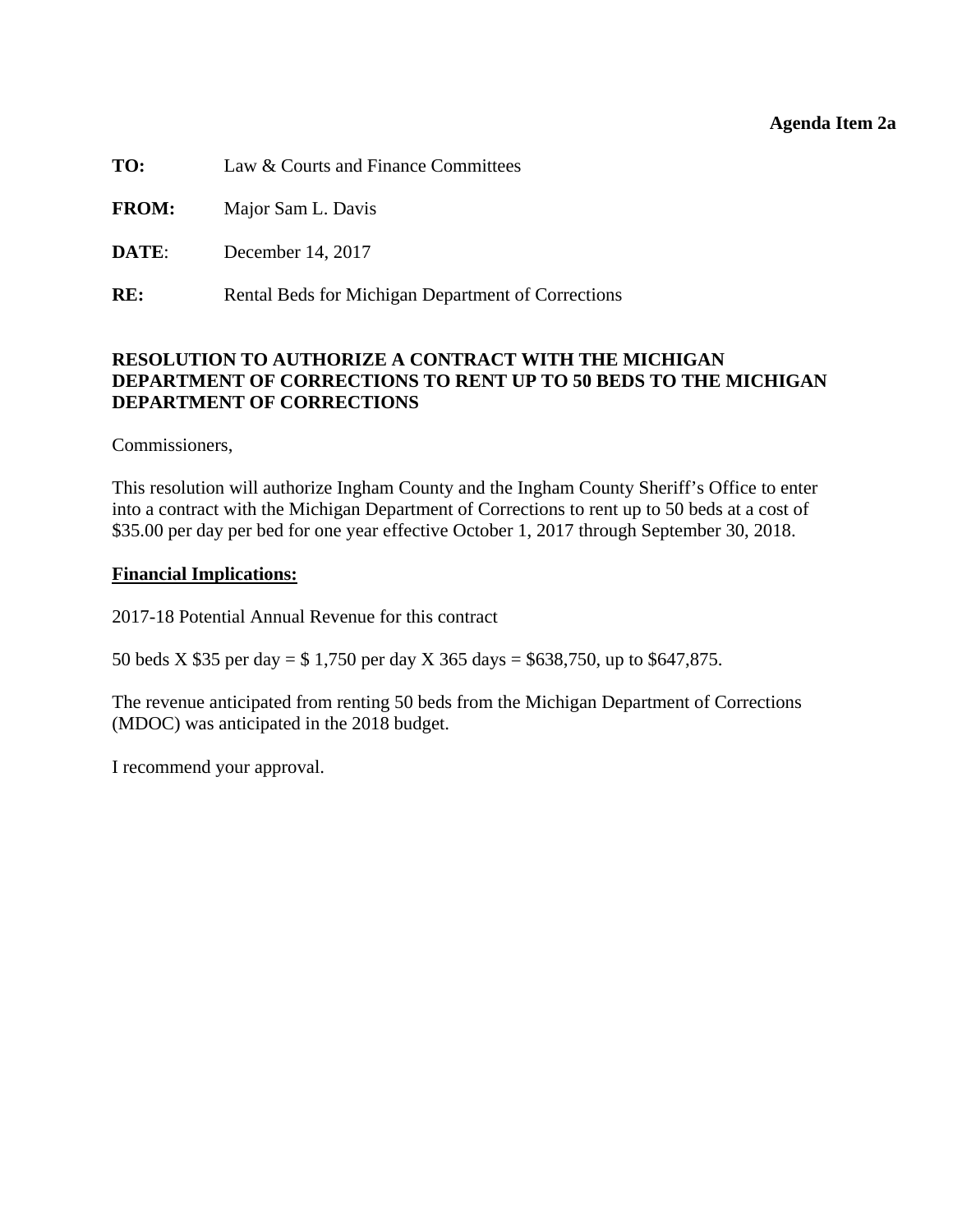Introduced by the Law & Courts and Finance Committees of the:

## INGHAM COUNTY BOARD OF COMMISSIONERS

## **RESOLUTION TO AUTHORIZE A CONTRACT WITH THE MICHIGAN DEPARTMENT OF CORRECTIONS TO RENT UP TO 50 BEDS TO THE MICHIGAN DEPARTMENT OF CORRECTIONS**

WHEREAS, the Ingham County Sheriff's Office Jail has an established design, which includes 394 County beds and 50 contractual beds; and

WHEREAS, the funds received by the County for leasing the contractual beds would be used to reduce the general fund cost of operating the Jail; and

WHEREAS, the Ingham County Sheriff's Office has negotiated an agreement with the Michigan Department of Corrections to rent 50 beds as needed at a cost of \$35.00 per day per bed, effective October 30, 2017 through September 30 , 2018, for Michigan Department of Correction's Violators; and

WHEREAS, the revenue to be received from the renting of the 50 beds, which is anticipated to be \$647,875, is in the 2017-18 budget.

THEREFORE BE IT RESOLVED, that the Ingham County Board of Commissioners authorizes entry into an Agreement with the Michigan Department of Corrections to rent 50 of the jail beds as needed, at a cost of \$35.00 per day per bed, effective October 1, 2017 through September 30, 2018 for the Michigan Department of Corrections.

BE IT FURTHER RESOLVED, that the Chairperson of the Ingham County Board of Commissioners is authorized to sign any contract documents consistent with this resolution and approved as to form by the County Attorney.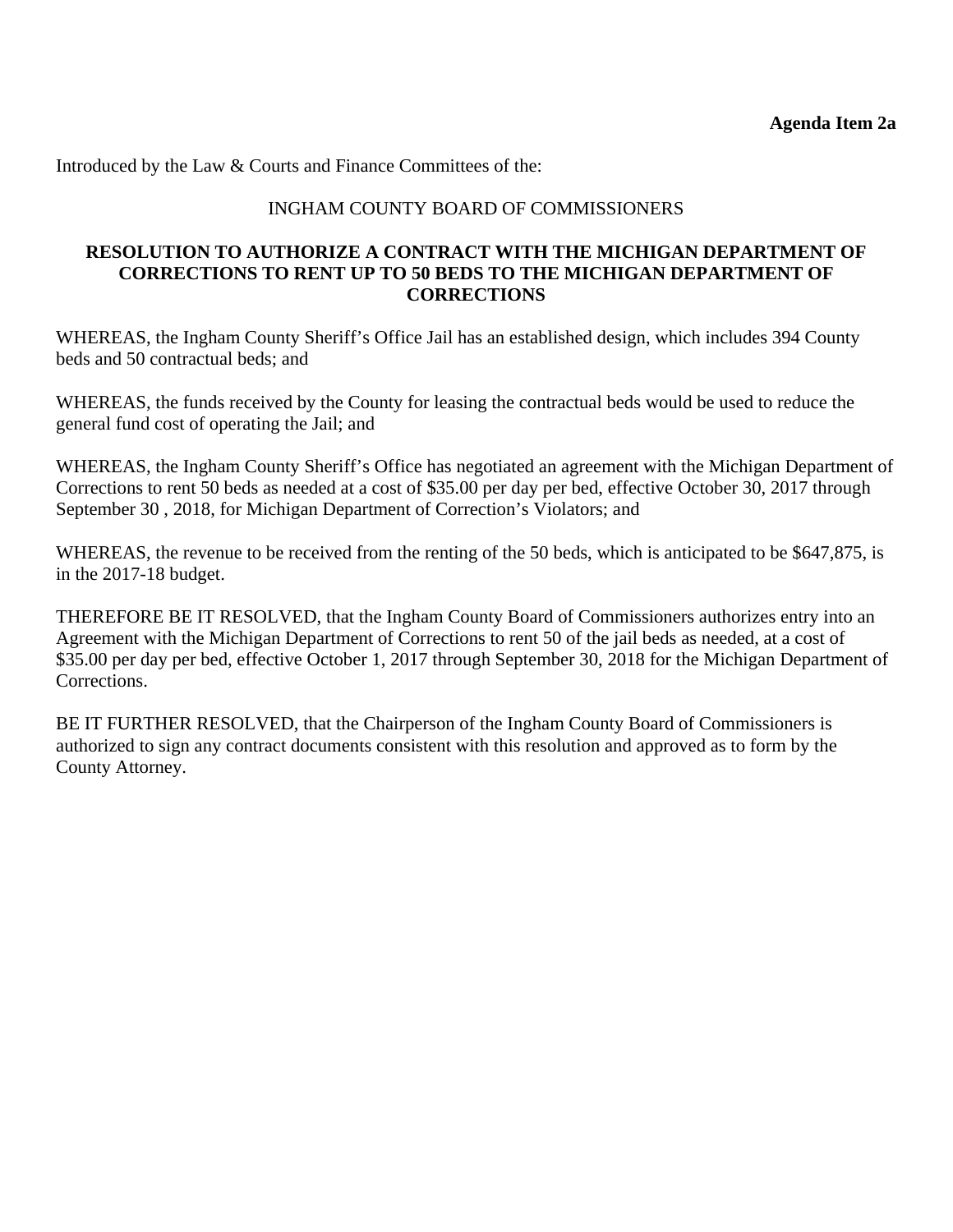<span id="page-17-0"></span>

| TO:          | Board of Commissioners Law and Courts Committee                                                |
|--------------|------------------------------------------------------------------------------------------------|
| <b>FROM:</b> | Sheriff Scott Wriggelsworth                                                                    |
| DATE:        | $1 - 3 - 2018$                                                                                 |
|              | <b>SUBJECT:</b> Contract with MACNLOW and Associates<br>For the meeting agenda of Jan 11, 2018 |

## **BACKGROUND**

MACNLOW Associates has provided training for Ingham County Sheriff's deputies and 9-1-1 personnel for more than twenty (20) years. Current Undersheriff Andrew Bouck is a 50% owner in MACNLOW Associates, thus creating a conflict of interest. Ingham County is desirous to continue this partnership in 2018, even with the minor conflict of interest.

## **ALTERNATIVES**

Although there are other options for similar training for the Sheriff's Office and the 9-1-1 center, maintaining this contract is in the best interest of the county as a whole to best serve its residents.

## **FINANCIAL IMPACT**

Although Undersheriff Bouck would have a small personal pecuniary interest in this contract; the negative financial impact to the county if we discontinued this contract would be sizable. More expensive training, more travel and overnight stays of personnel, as well as no free training seats for hosting MACNLOW courses here at the Sheriff's Office would significantly affect the number of training opportunities for Ingham County employees.

## **OTHER CONSIDERATIONS**

In order to avoid a conflict of interest, Undersheriff Bouck may not directly or indirectly engage in any form of solicitation or negotiation of any proposed contract between the County and MACNLOW Associates. MACNLOW Associates has certified that Undersheriff Bouck has provided no information to MACNLOW Associates nor provided any services relating to the solicitation or negotiation of the proposed contract. Undersheriff Bouck may not perform any services on behalf of MACNLOW Associates under the proposed contract.

## **RECOMMENDATION**

Based on the above information, it is requested that the County of Ingham support the resolution to continue the contract with MACNLOW Associates, not to exceed \$33,000; \$8,000 for the Sheriff's Office training and \$25,000 for the 9-1-1 Center training in 2018.

Please note, in 2017 only \$4,194 was billed for training by MACNLOW to Ingham County, all for dispatch training, zero for ICSO training. This is well below the \$33,000 not to exceed limit.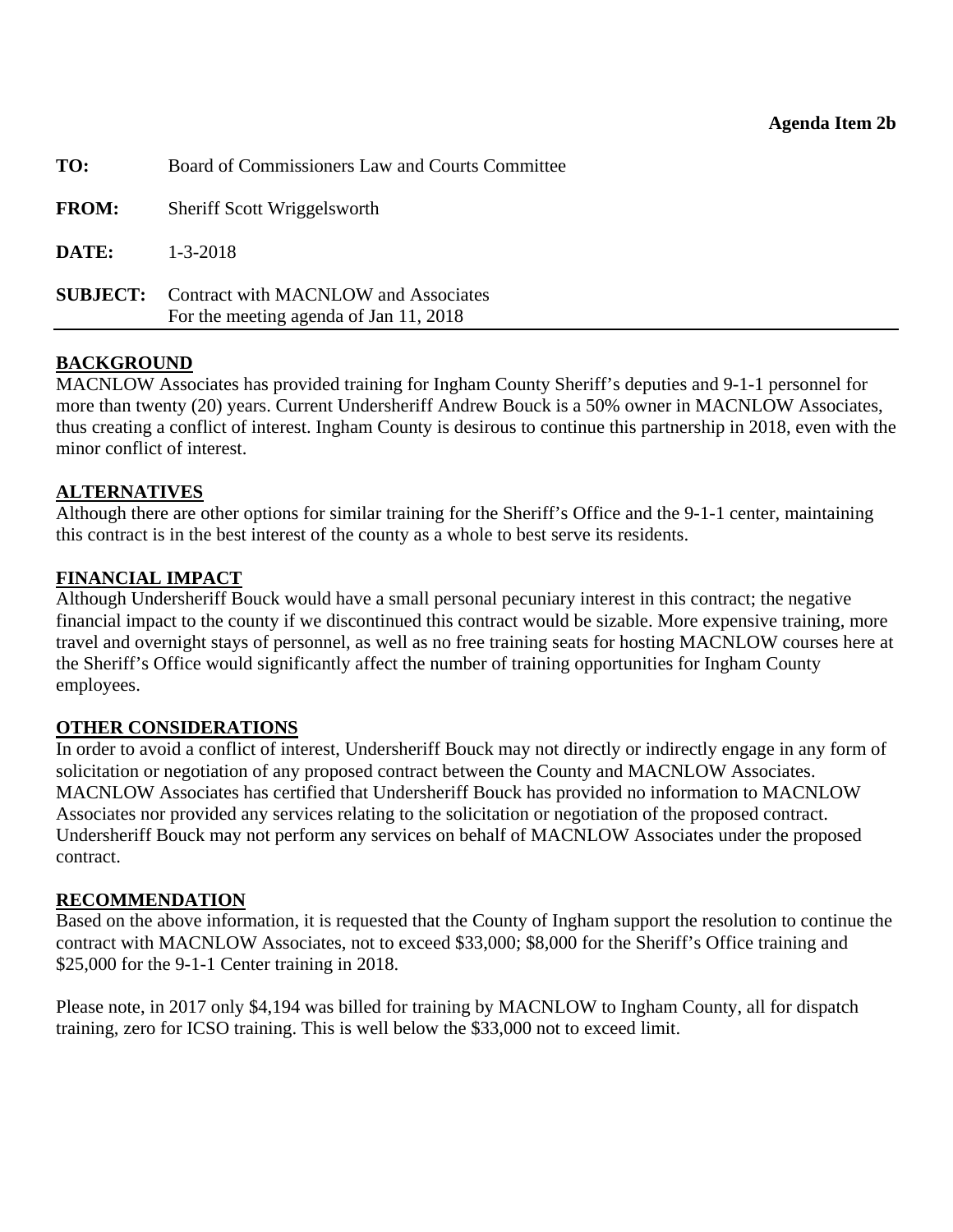

January 2, 2018

Carol Koenig, Chairperson Ingham County Board of Commissioners

Scott Wriggelsworth Ingham County Sheriff

Re: Non-Solicitation Certification

Dear Chairperson Koenig and Sheriff Wriggelsworth:

As you know, MACNLOW Associates wishes to renew our training services agreement with certain departments of Ingham County. Please be advised that Andrew Bouck is 50% shareholder of MACNLOW Associates. Mr. Bouck also serves as an employee of Ingham County in his capacity as Undersheriff of the Sheriff's Department.

This letter will confirm that Andrew Bouck has not directly or indirectly solicited Ingham County to offer MACNLOW Associates services. Furthermore, Andrew Bouck has had no role in any negotiations between Ingham County and MACNLOW Associates. All contacts, communications or solicitations with Ingham County by MACNLOW Associates have been conducted by the undersigned, as its President. Furthermore, Andrew Bouck will not participate on behalf of MACNLOW Associates in any training provided to Ingham County employees.

At no time in the future will Andrew Bouck directly or indirectly solicit Ingham County for services, so long as he remains an employee of Ingham County. Likewise, he will have no role in any future negotiations between Ingham County and MACNLOW Associates an employee of Ingham County. In addition, Andrew Bouck's name will not appear on any solicitation or negotiation documents submitted on behalf of MACNLOW Associates to Ingham County. Finally, Andrew Bouck, while an employee of Ingham County, will not participate on behalf of MACNLOW Associates in any future training provided to Ingham County employees.

Thank you for your consideration. Please do not hesitate to contact me should I be able to provide further information in this regard.

Very truly yours,

**MACNLOW Associates** 

sennkent Kristen Kemp

President

11609 Stone Bluff Drive · Grand Ledge, MI 48837 · 517.925.1434 · info@macnlow.com www.MACNLOW.com · facebook.com/MACNLOW · @macnlow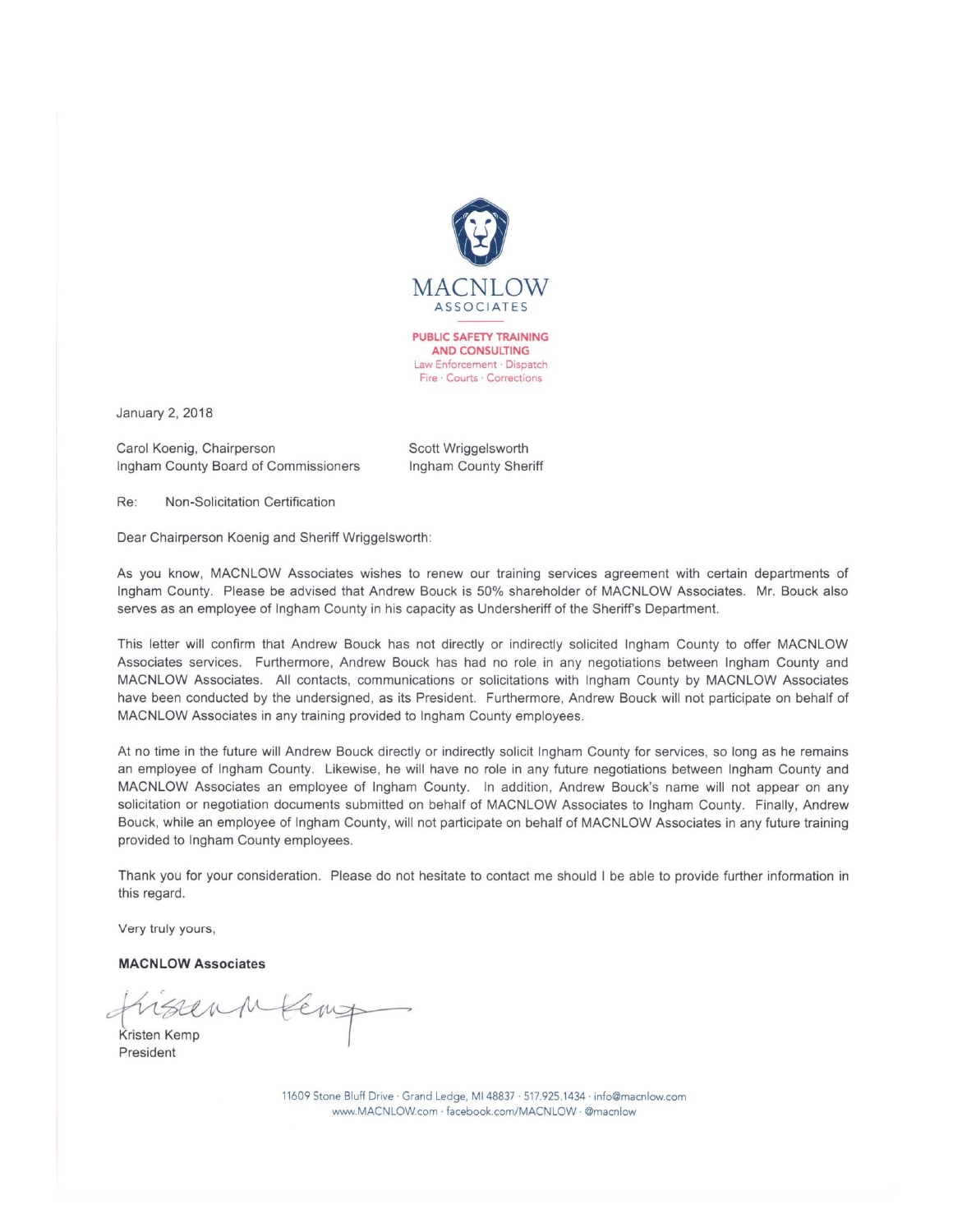# Andrew R. Bouck

1115 Candela Lane, Grand Ledge, MI 48837 Phone: 517-290-8486

January 4, 2018

Carol Koenig Chairperson Ingham County Board of Commissioners

Scott Wriggelsworth Ingham County Sheriff

Re: Disclosure of Pecuniary Interest

Dear Ms. Koenig and Sheriff Wriggelsworth:

This letter is to certify that I am a fifty percent (50%) owner of Bouck Corporation dba MACNLOW Associates (MACNLOW).

As co-owner of MACNLOW, I further certify that I will not derive a direct benefit in excess of \$5,000 from the proposed contract between MACNLOW Associates and the County of Ingham.

Sincerely,

 $\overline{\mathcal{L}}$ 

Andrew R. Bouck

Cc: Barb Byrum, Ingham County Clerk Timothy Perrone, Ingham County Corporate Counsel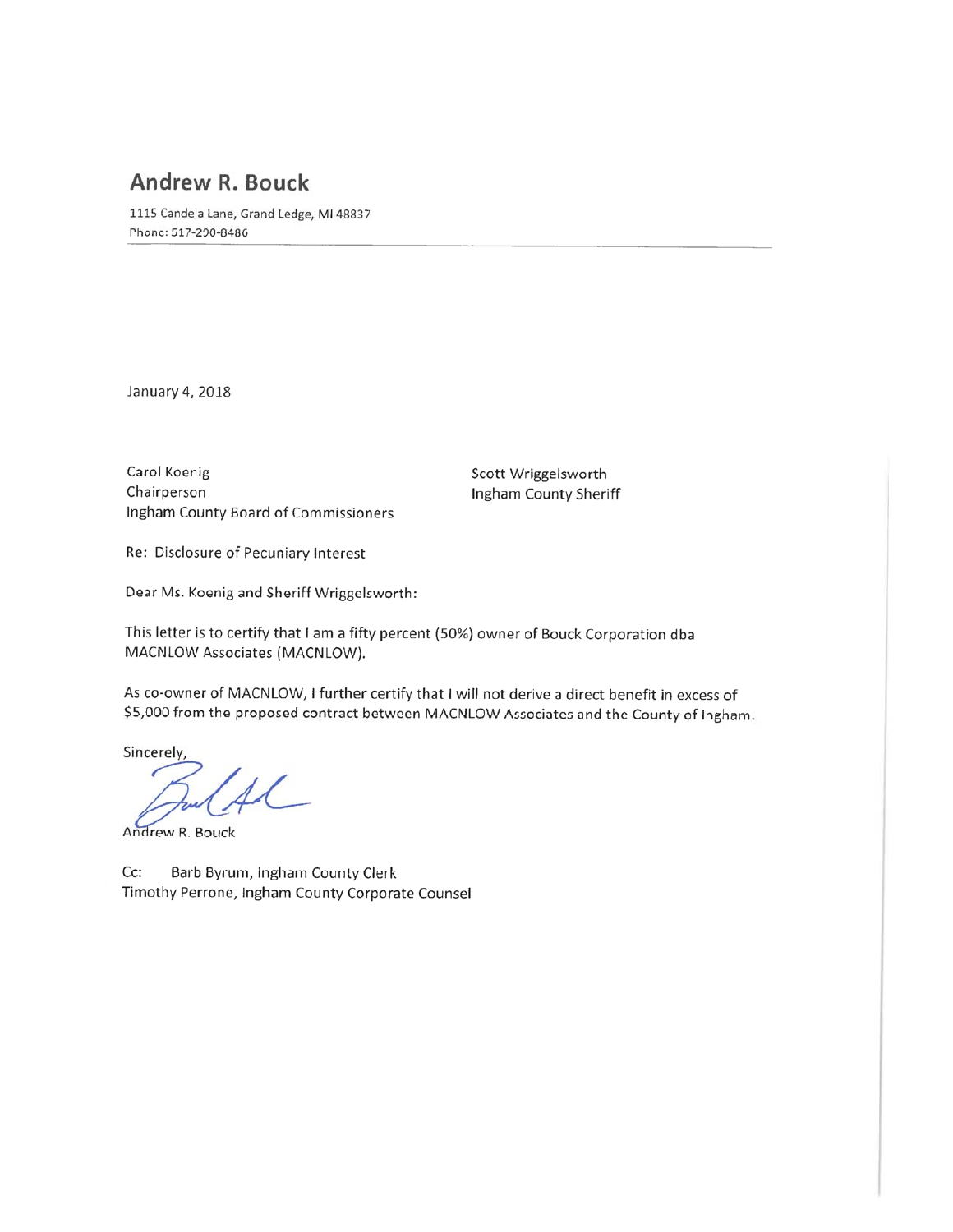Introduced by the Law & Courts and Finance Committees of the:

## INGHAM COUNTY BOARD OF COMMISSIONERS

## **RESOLUTION TO AUTHORIZE A TRAINING SERVICES AGREEMENT WITH BOUCK CORPORATION DBA MACNLOW ASSOCIATES ON BEHALF OF THE SHERIFF'S OFFICE AND 9-1-1 CENTRAL DISPATCH**

WHEREAS, County employees in the Sheriff's Office and 9-1-1 Central Dispatch require training each year in a number of topics; and

WHEREAS, Bouck Corporation d/b/a MACNLOW Associates is in the business of providing the training required by employees of the Sheriff's Office and 9-1-1 Central Dispatch; and

WHEREAS, MACNLOW Associates has provided training for Ingham County personnel for more than twenty (20) years; and

WHEREAS, the County is desirous of contracting with MACNLOW Associates to provide training services for the Sheriff's Office and 9-1-1 Central Dispatch for the 2018 calendar year; and

WHEREAS, Undersheriff Andrew Bouck is a 50% co-owner of MACNLOW Associates, and would receive a pecuniary benefit from the County's entry into a contract with MACNLOW Associates; and

WHEREAS, Undersheriff Bouck has a conflict of interest with respect to the proposed contract with MACNLOW Associates, which conflict may be avoided by compliance with the requirements of the Contracts of Public Servants with Public Entities Act, MCL 15.321 *et seq*.; and

WHEREAS, in order to avoid a conflict of interest, Undersheriff Bouck may not directly or indirectly engage in any form of solicitation or negotiation of any proposed contract between the County and MACNLOW Associates; and

WHEREAS, Undersheriff Bouck has disclosed his pecuniary interest in the proposed contract in writing to the Sheriff and County Board of Commissioners; the disclosure was placed on file with the County Clerk at least seven days in advance of the County Board's vote on the proposed contract; and

WHEREAS, Undersheriff Bouck has disclosed his pecuniary interest in the proposed contract in person at a public meeting of the County Board at least seven days in advance of the County Board's vote on the proposed contract; and

WHEREAS, the substance of Undersheriff Bouck's disclosures and an acknowledgment of the County Board's receipt of those disclosures were placed in the County Board's meeting agenda and minutes; and

WHEREAS, MACNLOW Associates has certified that Undersheriff Bouck has provided no information to MACNLOW Associates nor provided any services relating to the solicitation or negotiation of the proposed contract; and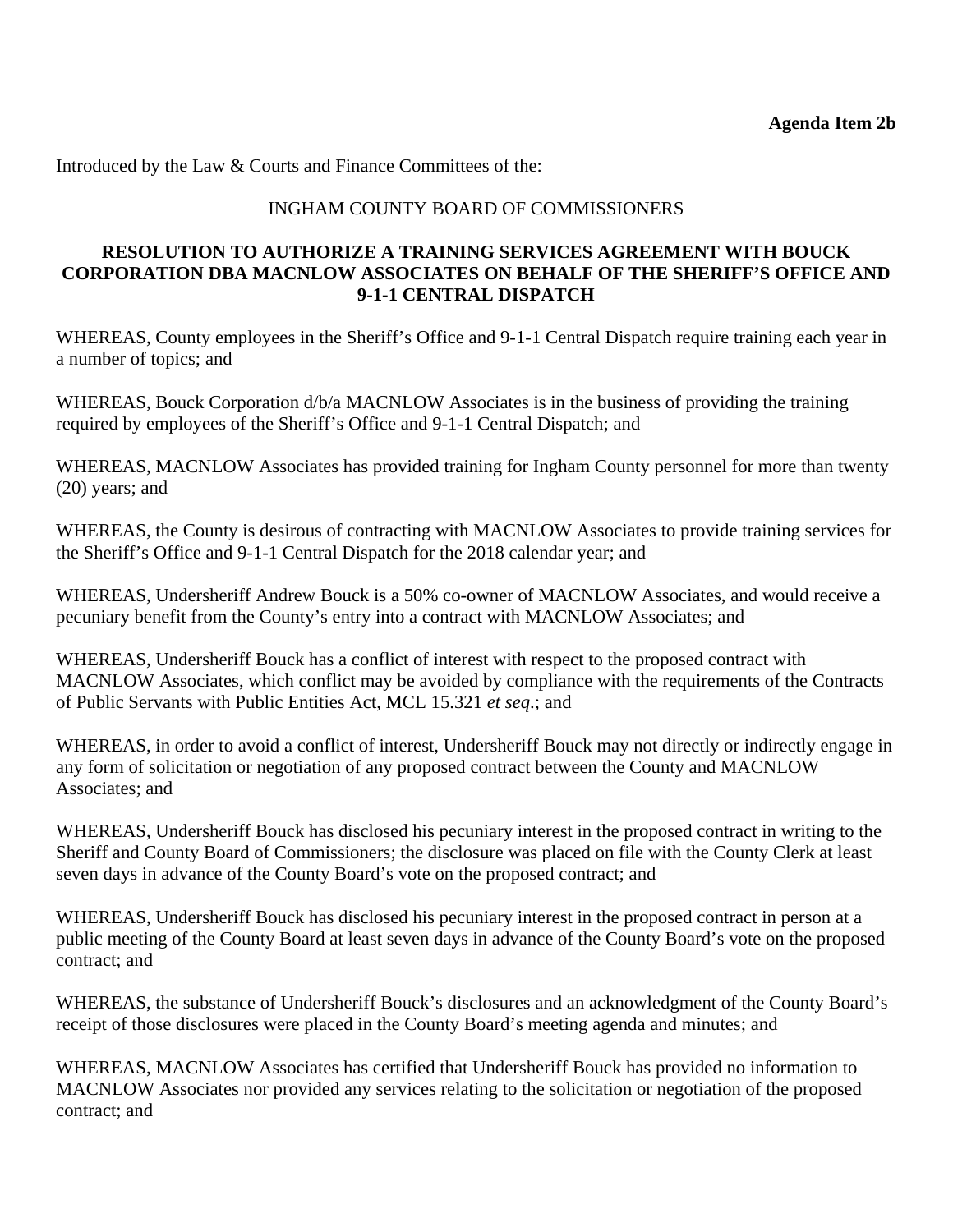WHEREAS, Undersheriff Bouck may not perform any services on behalf of MACNLOW Associates under the proposed contract; and

WHEREAS, pursuant to MCL 15.323(2)(b), approval and authorization of the County's entry into the proposed contract requires a 2/3 majority vote of the full membership of the Board of Commissioners.

THEREFORE BE IT RESOLVED, that the Ingham County Board of Commissioners authorizes entry into a Training Services Agreement with MACNLOW Associates on behalf of the Sheriff's Office and 9-1-1 Central Dispatch, for a one-year term of January 1, 2018 through December 31, 2018, at a total cost not to exceed \$33,000.

BE IT FURTHER RESOLVED, that the Board of Commissioners authorizes the Board Chair to sign any necessary documents in this matter that are consistent with this Resolution and approved as to form by the County Attorney.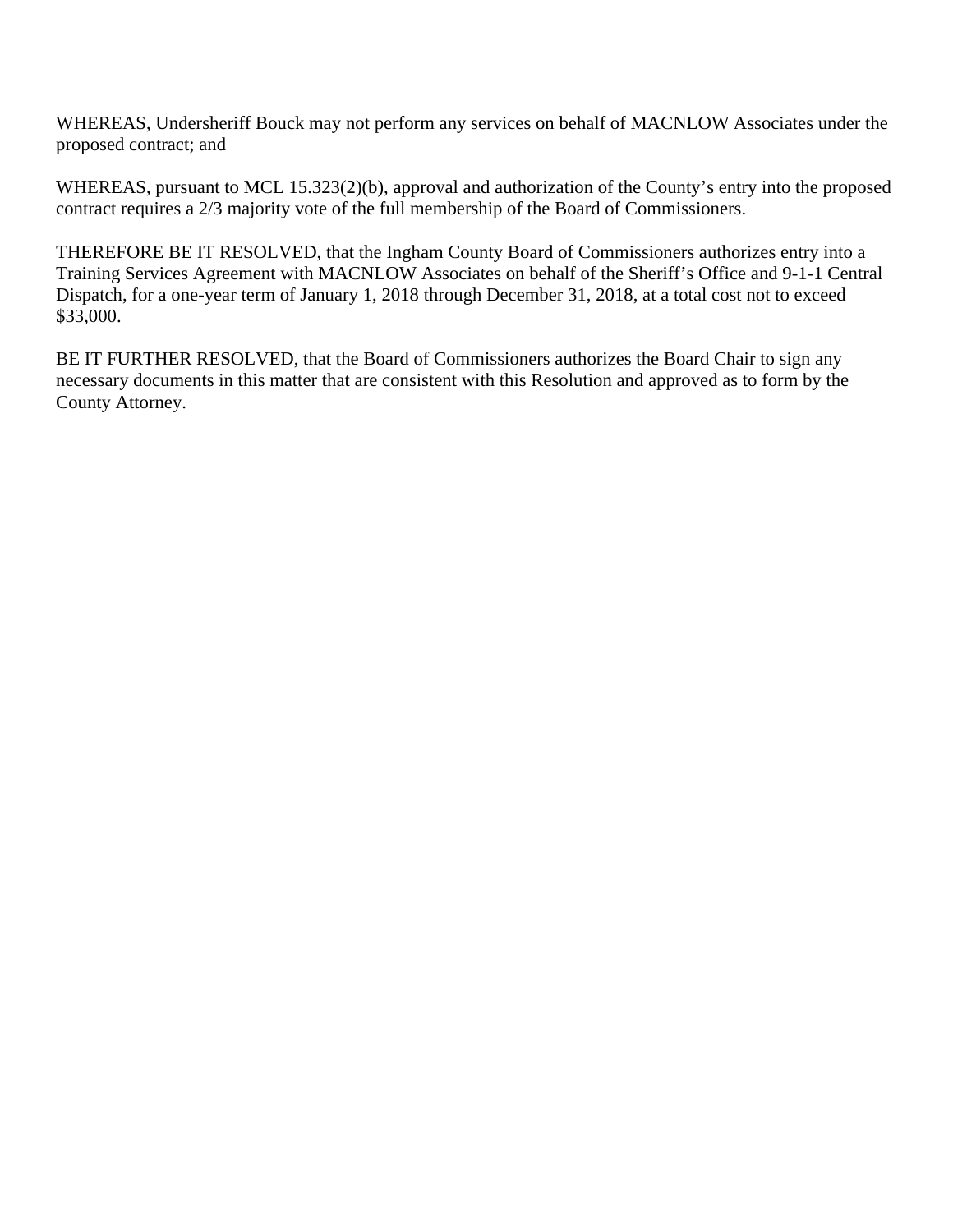<span id="page-22-0"></span>Introduced by the Law & Courts Committee of the:

## INGHAM COUNTY BOARD OF COMMISSIONERS

## **RESOLUTION TO HONOR CAPTAIN VERNON ELLIOTT OF THE INGHAM COUNTY SHERIFF'S OFFICE**

WHEREAS, Captain Vernon Elliott graduated from Albion College in 1992 with a Bachelor's Degree in History, then attended the Mid – Michigan Police Academy in August of 1992; and

WHEREAS, he was hired by the Ingham County Sheriff's Office as a Corrections Deputy in March of 1993; he was shortly transferred to the Field Services Division where he served in Delhi Township, Stockbridge, and as part of the Tri-County Metro Narcotics Squad; and

WHEREAS, he also served as a Field Training Deputy and Community Policing Deputy; and

WHEREAS, in March of 2000 he was promoted to the rank of Sergeant where he was assigned as a road patrol supervisor, then in March of 2002 he was assigned to the Corrections Division as a supervisor, and later in 2005 he was assigned as the Volunteer Services Sergeant ; and

WHEREAS, in November 2007 he was promoted to the rank of Lieutenant where he was assigned to the Corrections Division as the shift commander working all areas of the jail; and

WHEREAS, in January of 2008 he was assigned to Field Services as a shift commander supervising all road patrol operations on the night shift; and

WHEREAS, in March of 2012 he was assigned to Staff Services as the Sheriff's Office Executive Lieutenant where he managed the –day-to-day operations and administrative operations of both the Staff and Field Services Divisions; and

WHEREAS, in March of 2014 he was assigned to the Delhi Township Division as the Division Commander where he was in charge of over twenty Sheriff's Office personnel assigned to policing the township; and

WHEREAS, in May of 2016 he was promoted to Captain where he was assigned to manage the day – to – day operations of the Field Services Division and the Corrections Division and later the Staff Services Division; and

WHEREAS, in 2016 Vernon attended the FBI National Academy class of 263; and

WHEREAS, over his career with the Ingham County Sheriff's Office, Captain Elliott received numerous letters of recognition, praise, and commendations, as well as the Michigan Chiefs of Police Distinguished Service Award, Michigan Sheriff's Association lifesaving award, bravery award from the Sheriff's Office, 100 club award, 2 meritorious service awards, and 5 unit citations.

THEREFORE BE IT RESOLVED, that after 25 years of dedicated service to the citizens of Ingham County, Captain Vernon Elliott is retiring on February 16, 2018, and that the Ingham County Board of Commissioners hereby honors Captain Vernon Elliott for those 25 years of dedicated service to the citizens of Ingham County and wishes him continued success in all of his future endeavors.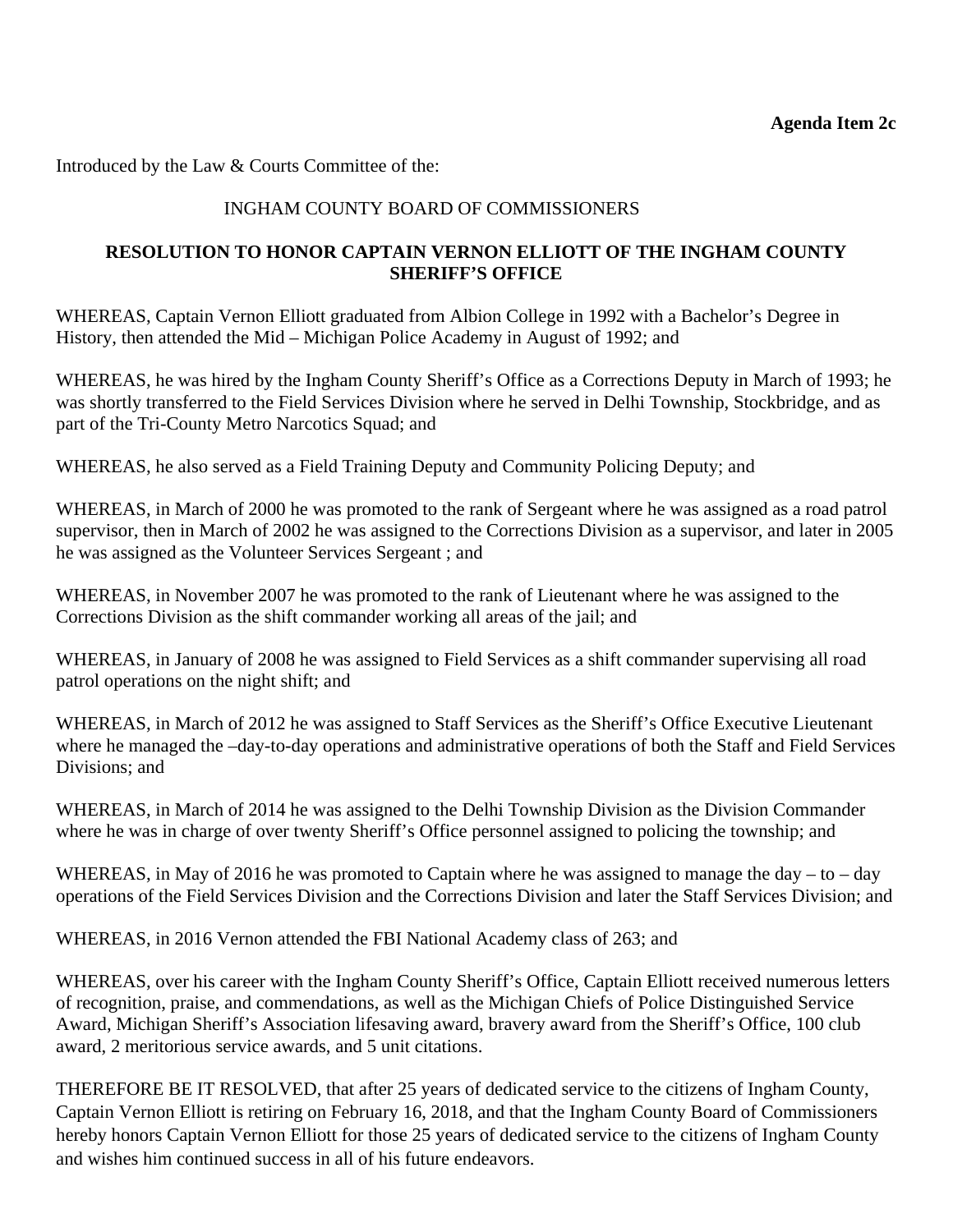<span id="page-23-0"></span>

| TO:          | Board of Commissioners, Law & Courts Committee                      |  |
|--------------|---------------------------------------------------------------------|--|
| <b>FROM:</b> | John Dinon, Animal Control Director                                 |  |
| DATE:        | 24 Dec 2017                                                         |  |
|              | <b>SUBJECT:</b> Change in Animal Control Shelter hours of operation |  |
|              | For the meeting agendas of January 11 and 23, 2018                  |  |

## **BACKGROUND**

After passage of the Animal Control Millage, Ingham County Animal Control expanded shelter hours from five days per week to seven days per week by adding Sunday and Monday hours. The shelter also expanded Wednesday hours by changing closing time from 6:00PM to 7:00 PM. The department had initially planned to add only Saturday hours and communicated this to voters prior to the millage election, but ultimately decided to try a 7 day per week schedule.

Analysis of shelter usage including numbers of visitors, adoptions, redemptions, etc. has indicated that despite concerted efforts to educate the public about the expanded hours and over 6 months with the new schedule, Sunday activities at the shelter are far below those of other days. Also, although the shelter experienced some traffic after 6:00 on Wednesdays during the summer, it has been very slow on Wednesday evenings in the fall and winter. Additionally, the 2018 budget includes elimination of one animal shelter clerk position; staffing the shelter seven days per week without this position would put considerable strain on staff and customer service.

Because of this, ICAC proposes eliminating Sunday shelter hours and closing at 6:00 PM on Wednesdays between Labor Day and Memorial Day. The shelter also proposes eliminating Sunday ACO patrol hours (added in June of 2017), but expanding ACO hours to later in the evening on Tuesdays. Although this is a decrease in shelter hours, it does provide six days a week that the shelter is open compared to five days per week prior to passage of the millage. We propose changing shelter and ACO hours beginning February 1, 2018.

## **ALTERNATIVES**

Ingham County Animal Control could maintain its current seven day per week schedule despite data showing Sunday hours and late hours in the winter are not well utilized.

## **FINANCIAL IMPACT**

Financial impact of the schedule change is expected to be minimal, except for the savings of the eliminated clerk position (if this position is not restored). Some minimal expense for signage showing the new hours will be incurred. Since adoption numbers on Sundays were very low, we believe we will make up these adoptions on other days.

## **OTHER CONSIDERATIONS**

There are no statutory requirements related to this proposed hours change. Also, even if the clerk position that was cut from the 2018 budget is restored, shelter usage still supports this reduction in hours and the department will be able to make good use of this clerk even with a six day per week schedule.

## **RECOMMENDATION**

Based on the information presented, I respectfully recommend approval of the attached resolution to change the Animal Control department and shelter hours.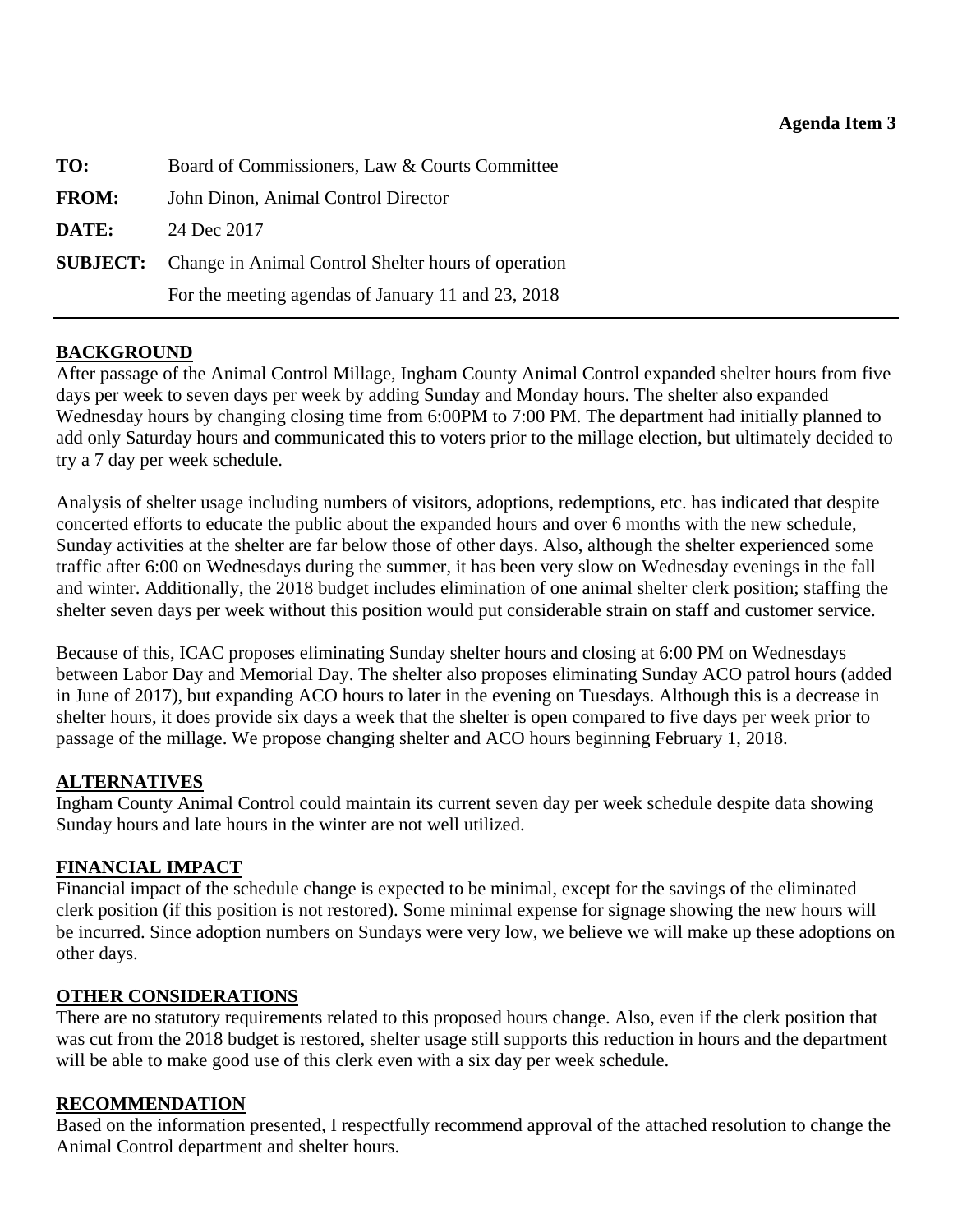**Agenda Item 3** 

Introduced by the Law & Courts Committee of the:

## INGHAM COUNTY BOARD OF COMMISSIONERS

## **RESOLUTION TO CHANGE THE HOURS OF OPERATION OF THE INGHAM COUNTY ANIMAL CONTROL SHELTER**

WHEREAS, Ingham County Animal Control expanded hours by adding Sunday and Monday hours and staying open later on Wednesdays after passage of the Animal Control Millage; and

WHEREAS, usage of the shelter on Sunday and Wednesday evenings in the winter has been minimal; and

WHEREAS, the 2018 budget includes elimination of one animal shelter clerk position needed to maintain a seven day per week schedule.

THEREFORE BE IT RESOLVED, that the Ingham County Board of Commissioners hereby approves a change in ICAC shelter hours as follows effective February 1, 2018:

#### **From:**

| Tuesday<br>Wednesday<br>Thursday through Monday<br><b>County Holidays</b> | Noon to 6:00 PM<br>Noon to 7:00 PM<br>11:00 AM to 4:00 PM<br>Closed |
|---------------------------------------------------------------------------|---------------------------------------------------------------------|
|                                                                           |                                                                     |
| To:                                                                       |                                                                     |
| Monday                                                                    | $11:00$ AM to $4:00$ PM                                             |
| Tuesday                                                                   | Noon to $6:00$ PM                                                   |
| Wednesday                                                                 | Noon to 7:00 PM (Memorial Day – Labor Day)                          |
|                                                                           | Noon to 6:00 PM (Labor Day to Memorial Day)                         |
| Thursday through Saturday                                                 | 11:00 AM to 4:00 PM                                                 |
| Sunday                                                                    | Closed                                                              |
| <b>County Holidays</b>                                                    | Closed                                                              |